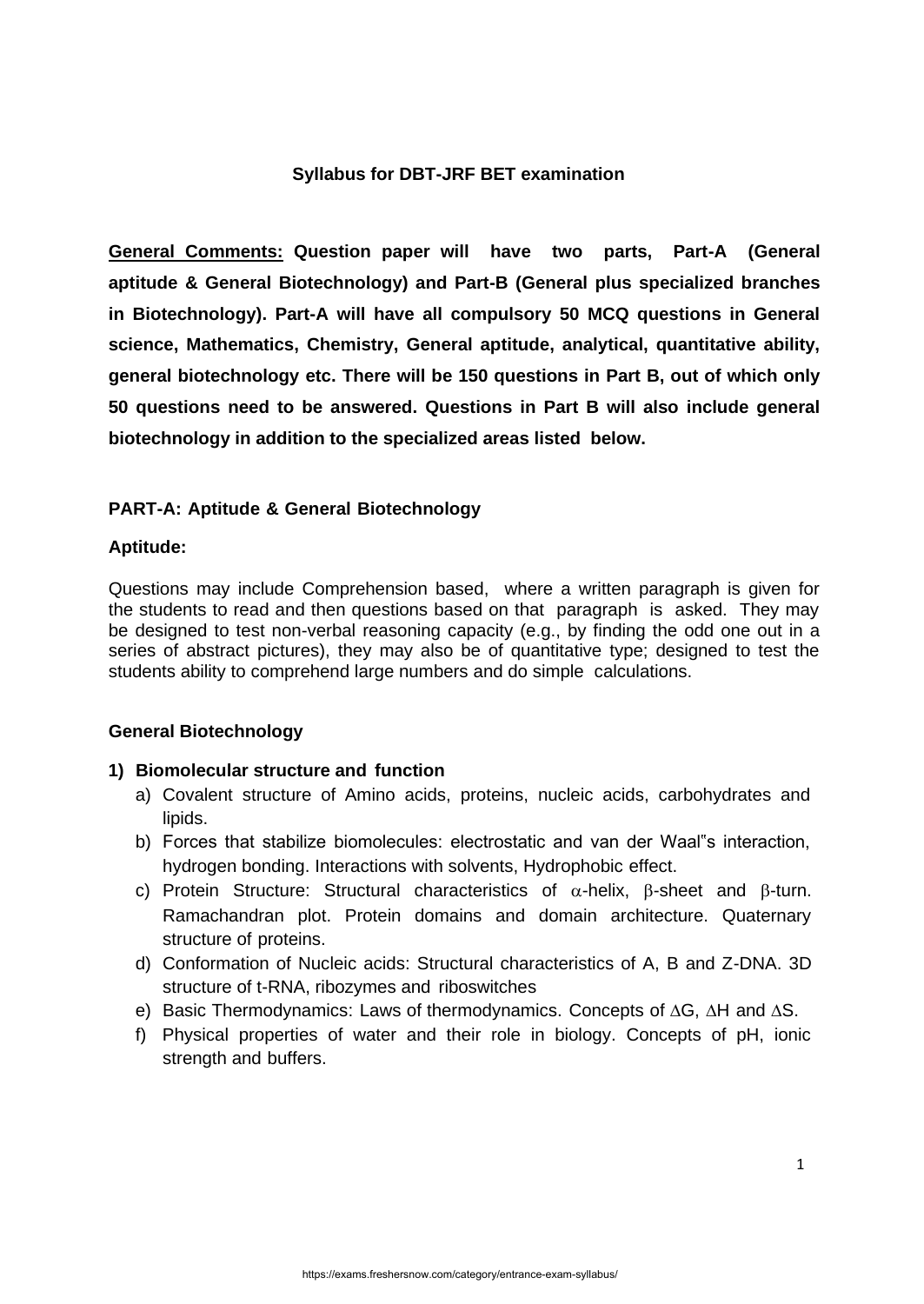- g) Chemical kinetics: Concepts of order and molecularity of a chemical reaction. Derivation of first and second order rate equation, measurement of rate constants. Concept of activation energy.
- h) Enzymology: Introduction to enzymes. Types of enzymatic reaction mechanisms, Michaelis-Menten kinetics. Competitive, Non-competitive and Un-competitive inhibition. Bi-substrate reaction kinetics. Allostery.

# **2) Methods in Biotechnology**

- a) Concepts of precision and accuracy in experimental measurements. Concept of signal to noise ratio.
- b) Biostatistics: Measures of Central Tendency. Fundamental ideas of probability and probability distributions: Binomial, Poisson and Gaussian distributions. Concept of the Central Limit Theorem. Hypothesis testing: Use of Student"s t and  $\chi^2$  tests. Correlation and regression. Basic concepts of design of Experiments.
- c) Biochemical Methods: Chromatography: Ion exchange, Gel Filtration and Affinity chromatography. Electrophoresis: Native and SDS-PAGE. Isoelectric focusing. 2D-PAGE and its applications.
- d) UV/Vis spectrophotometry. Beer-Lambert"s law and its use in determination of protein/ nucleic acid concentration.
- e) Fluorescence Spectroscopy: Basic concepts of excitation and emission. Quenching, Stern-Volmer Plots. Theory and applications of FRET and fluorescence lifetime measurements.
- f) Fundamentals of CD, IR and Raman spectroscopy and their use in the study of biomolecular conformation.
- g) Centrifugation: Basic concepts of centrifugation. Calculation of g value from RPM. Density gradient centrifugation. Sedimentation velocity and Sedimentation equilibrium. Separation of sub-cellular components and macromolecules using high speed and ultracentrifugation.
- h) Microscopy: Bright field, phase contrast, fluorescence, confocal, and electron microscopy.
- i) Fundamentals of X-ray, NMR and cryo-electron microscopy for determination of biomolecular structure.

# **3) Organization of structure and functions of prokaryotic and eukaryotic cells**

a) Cell wall and Cell Membrane: physical structure of model membranes in prokaryotes and eukaryotes, lipid bilayer, membrane proteins, other constituents; diffusion, osmosis, active transport, regulation of intracellular transport and electrical properties.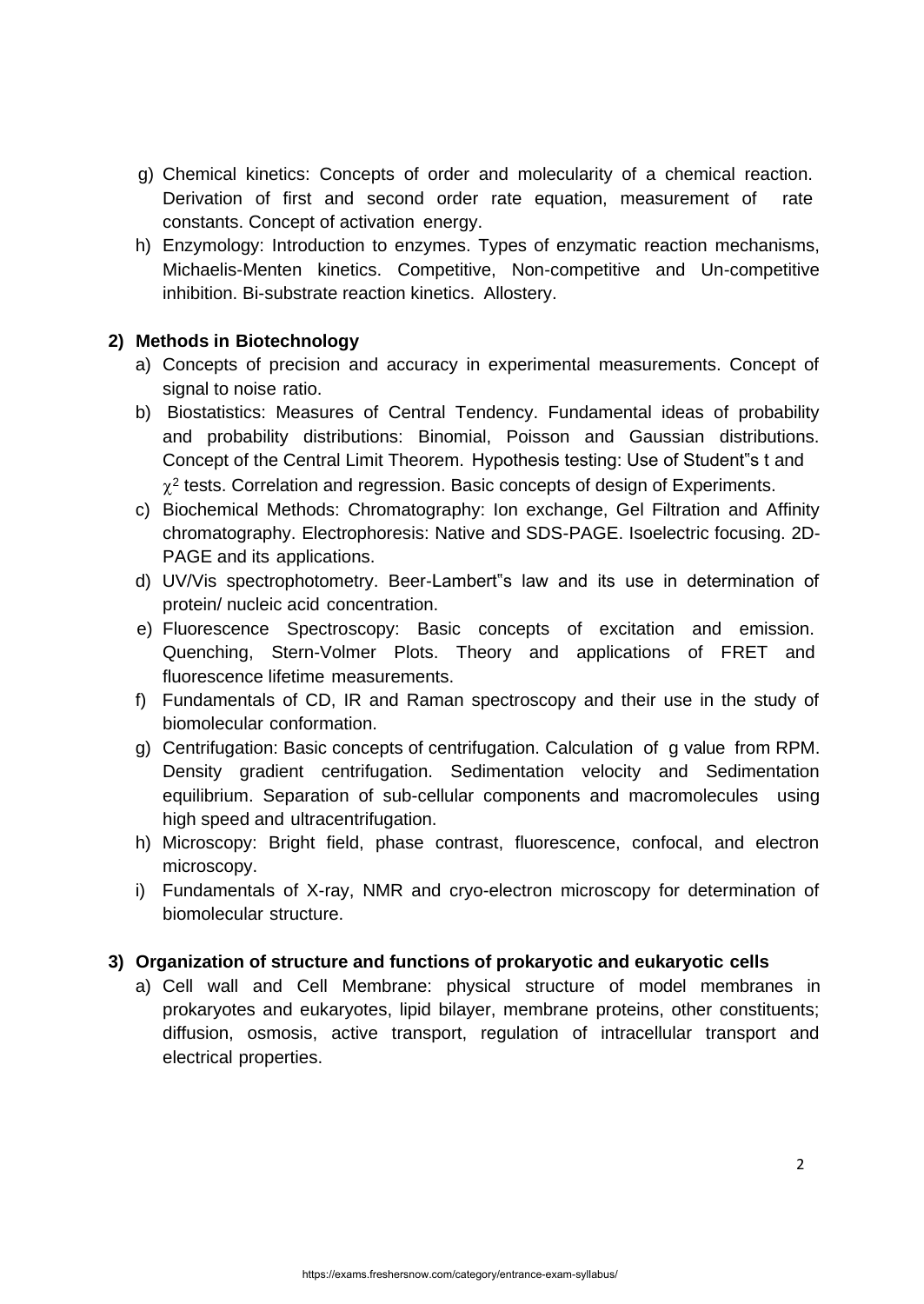- b) Structural organization and functions of cell organelles: nucleus, mitochondria, Golgi bodies, endoplasmic reticulum, lysosomes, Chloroplast, peroxisomes, vacuoles. Cytoskeletons structure and motility function.
- c) Organization of genomes: genes and chromosomes, Operon, unique and repetitive DNA, interrupted genes, gene families, structure of chromatin and chromosomes, heterochromatin, euchromatin, transposons.
- d) Cell division and cell cycle: Mitosis and meiosis, their regulation, Cell cycle and its regulation, Apoptosis, Necrosis and Autophagy.
- e) Cell transformation and cancer, oncogenes and proto-oncogenes, tumor suppressor genes, metastasis. Therapeutic interventions of uncontrolled cell growth.

## **4) Cellular processes**

a) DNA replication, repair and recombination (Unit of replication, enzymes involved, replication origin and replication fork, fidelity of replication, extrachromosomal replicons, DNA damage and repair mechanisms, homologous and site-specific recombination).

b) Transcription of various types of RNAs and their processing and modifications. Transcription factors and machinery including RNA polymerases, formation of initiation complex, elongation and termination of transcription. Regulation of transcription: activators (enhancers) and repressors, Locus control regions. Structure and function of different types of RNA and mRNPs. RNA transport, localization and function.

c) Protein synthesis, processing and transport of proteins: Ribosome, mRNA structure, genetic code, aminoacylation of tRNA, aminoacyl tRNA synthetase. Mechanism of translation: Initiation, elongation and termination factors and translational proof-reading. Regulation of Translation- global vs mRNA-specific. Translation inhibitors, Posttranslational modifications of proteins. Protein trafficking and transport.

d) Control of gene expression at transcription and translation level: Regulation of gene expression in viruses, prokaryotes and eukaryotes, role of chromatin, chromatin remodelling and gene silencing, Epigenetic regulation.

e) Host-pathogen interaction: Recognition and entry processes of different pathogens like bacteria, viruses and protozoans into animal and plant host cells, alteration of host cell behavior by pathogens, virus-induced cell transformation, pathogen-induced diseases in animals and plants, cell-cell fusion in both normal and abnormal cells.

f) Cell signaling: Hormones and their receptors, cell surface receptor, signaling through Gprotein coupled receptors, signal transduction pathways, second messengers, regulation of signaling pathways, bacterial and plant two-component systems, light signaling in plants, bacterial chemotaxis and quorum sensing.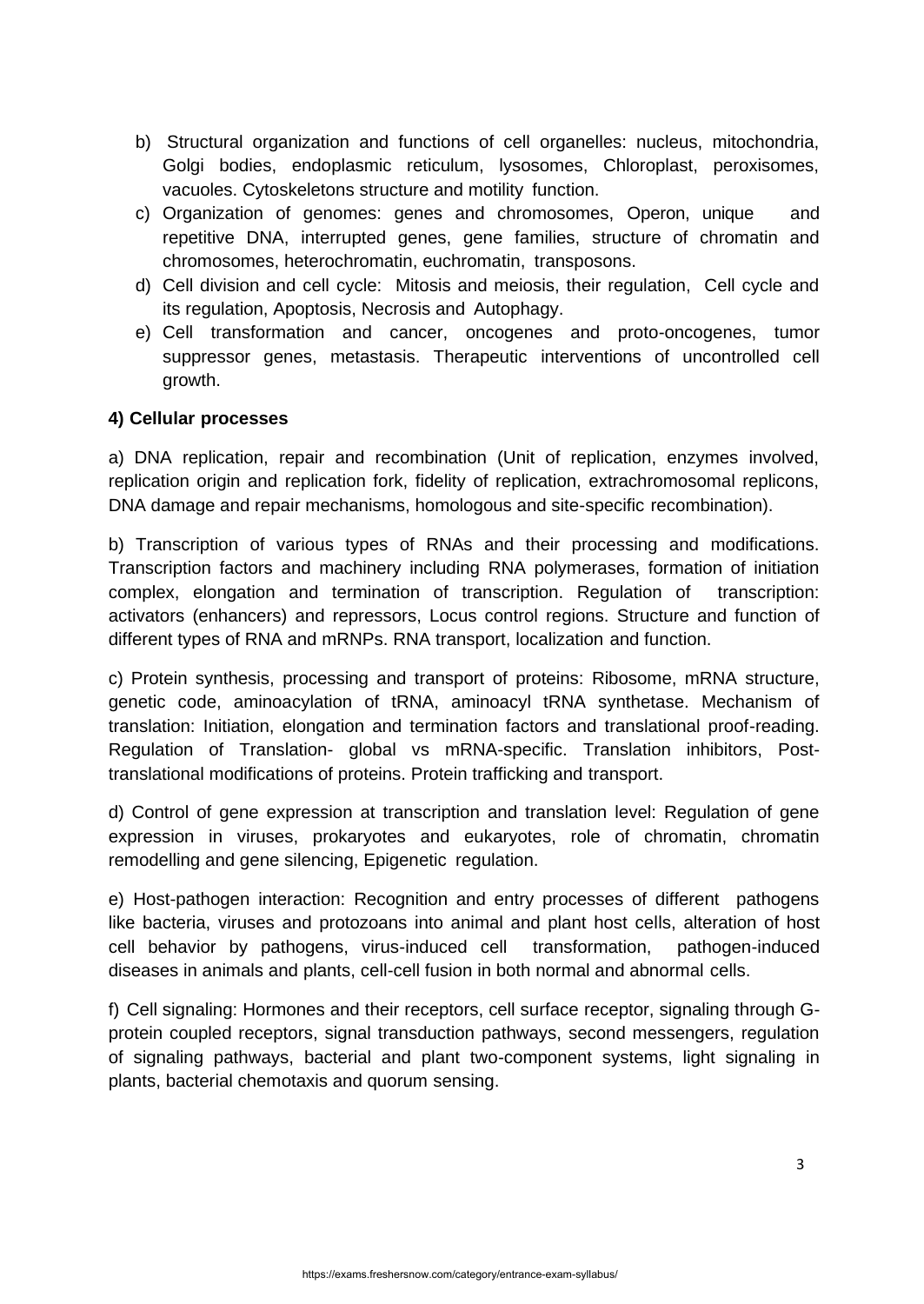g) Cellular communication: General principles of cell communication, cell adhesion and roles of different adhesion molecules, tight junctions, communicating junctions, extracellular matrix, integrins, neurotransmission and its regulation. Regulation of hematopoiesis, differentiation and development.

h) Innate and adaptive immune system: Cells and molecules involved in innate and adaptive immunity, antigens, antigenicity and immunogenicity. B and T cell epitopes, structure and function of antibody molecules. generation of antibody diversity, monoclonal antibodies, antibody engineering, antigen-antibody interactions, MHC molecules, antigen processing and presentation, activation and differentiation of B and T cells, B and T cell receptors, humoral and cell-mediated immune responses, primary and secondary immune modulation, the complement system, Toll-like receptors, cellmediated effector functions, inflammation, hypersensitivity and autoimmunity, immune response during bacterial (tuberculosis), parasitic (malaria) and viral (HIV) infections, congenital and acquired immunodeficiencies, vaccines.

### **5) Recombinant DNA Technology**

a) Enzymes used in Recombinant DNA technology.

b) Isolation and purification of DNA (genomic and plasmid) and RNA. Various methods of separation, characterization of nucleic acids including Southern and Northern hybridizations.

b) Molecular cloning of DNA or RNA fragments in bacterial and eukaryotic systems. Expression of recombinant proteins using bacterial, animal and plant vectors and their purification. Western blotting.

c) Generation of genomic and cDNA libraries. Plasmid, phage, cosmid, BAC and YAC vectors. In vitro mutagenesis and deletion techniques, gene knock out in bacterial and eukaryotic organisms.

d) Isolation and amplification of specific nucleic acid sequences, PCR, RT PCR and qRT PCR

e) DNA sequencing methods, strategies for genome sequencing.

f) Methods for analysis of gene expression at RNA and protein level, large scale expression, such as micro array based techniques.

g) Analysis of DNA polymorphism: RFLP, RAPD and AFLP techniques.

h) Biosafety regulations and IPR.

### **6. Genetics, Phylogeny & Evolution**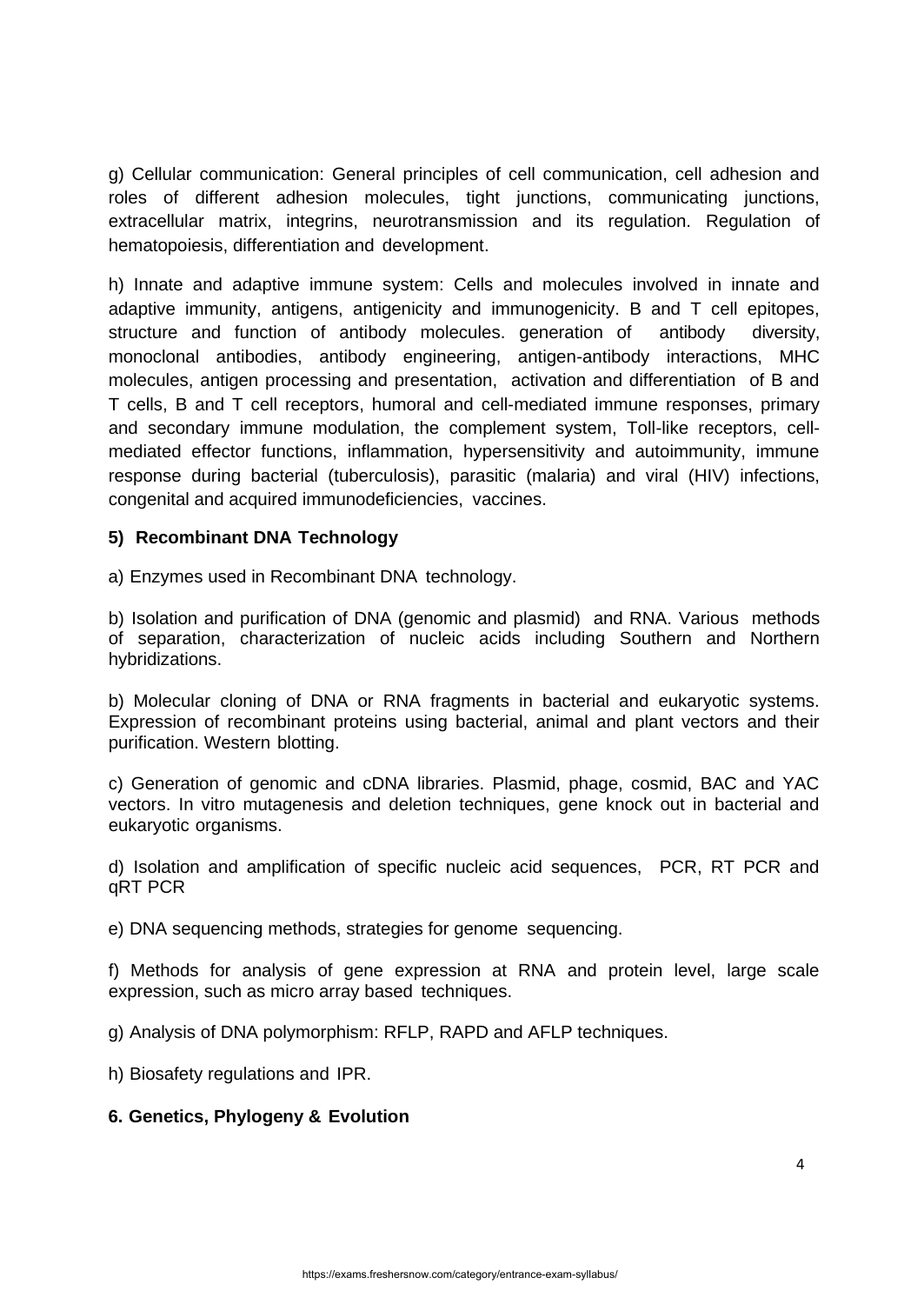a) Chromosomal inheritance: Principles of Mendelian inheritance, codominance, incomplete dominance, gene interactions, pleiotropy, genomic imprinting, linkage and cross-over, sex-linked inheritance, Population Genetics and Hardy-Weinberg equilibrium.

b) Extrachromosomal inheritance: Maternal inheritance (mitochondria and chloroplast)

c) Gene concept: Allele, multiple alleles, pseudoalleles.

d) Genetic analysis: Linkage maps, mapping with molecular markers, tetrad analysis, gene transfer in bacteria: transformation, conjugation, transduction, sex-duction, fine structure analysis of gene.

e) Mutation: Spontaneous, induced, lethal, conditional, reversion, mutagenic suppression, germinal and somatic mutation, insertion, deletion, duplication, translocation, transposition, ploidy.

- f) DNA finger printing and its applications, DNA bar coding, marker assisted selection and QTL mapping.
- g) Species concept in archaea, bacteria and eukarya.
- h) Phylogenetic analysis and evolutionary relationship among taxa, MLST.

# **7. Genomics and Proteomics**

- a) Introduction to Genomics: Structure and organization of prokaryotic and eukaryotic genomes - nuclear, mitochondrial and chloroplast genomes; Computational analysis of sequences- finding genes and regulatory regions; Gene annotation; Similarity searches; Pairwise and multiple alignments; Alignment statistics; Prediction of gene function using homology, context, structures, networks; Genetic variationpolymorphism, deleterious mutation; Phylogenetics; Tools for genome analysis– PCR, RFLP, DNA fingerprinting, RAPD, Automated DNA sequencing; Linkage and pedigree analysis; Construction of genetic maps; Physical maps, FISH to identify chromosome landmarks.
- b) Genome sequencing: Human genome project-landmarks on chromosomes generated by various mapping methods; BAC libraries and shotgun libraries preparation; Physical map-cytogenetic map, contig map, restriction map, DNA sequence; DNA sequencing and sequence assembly; Model organisms and other genome projects; Comparative genomics of relevant organisms such as pathogens and non-pathogens; Evolution of a pathogen. Taxonomic classification of organisms using molecular markers -16S rRNA typing/sequencing.
- c) DNA Microarray technology: Basic principles and design: cDNA and oligonucleotide arrays; Applications: Global gene expression analysis, Comparative transcriptomics,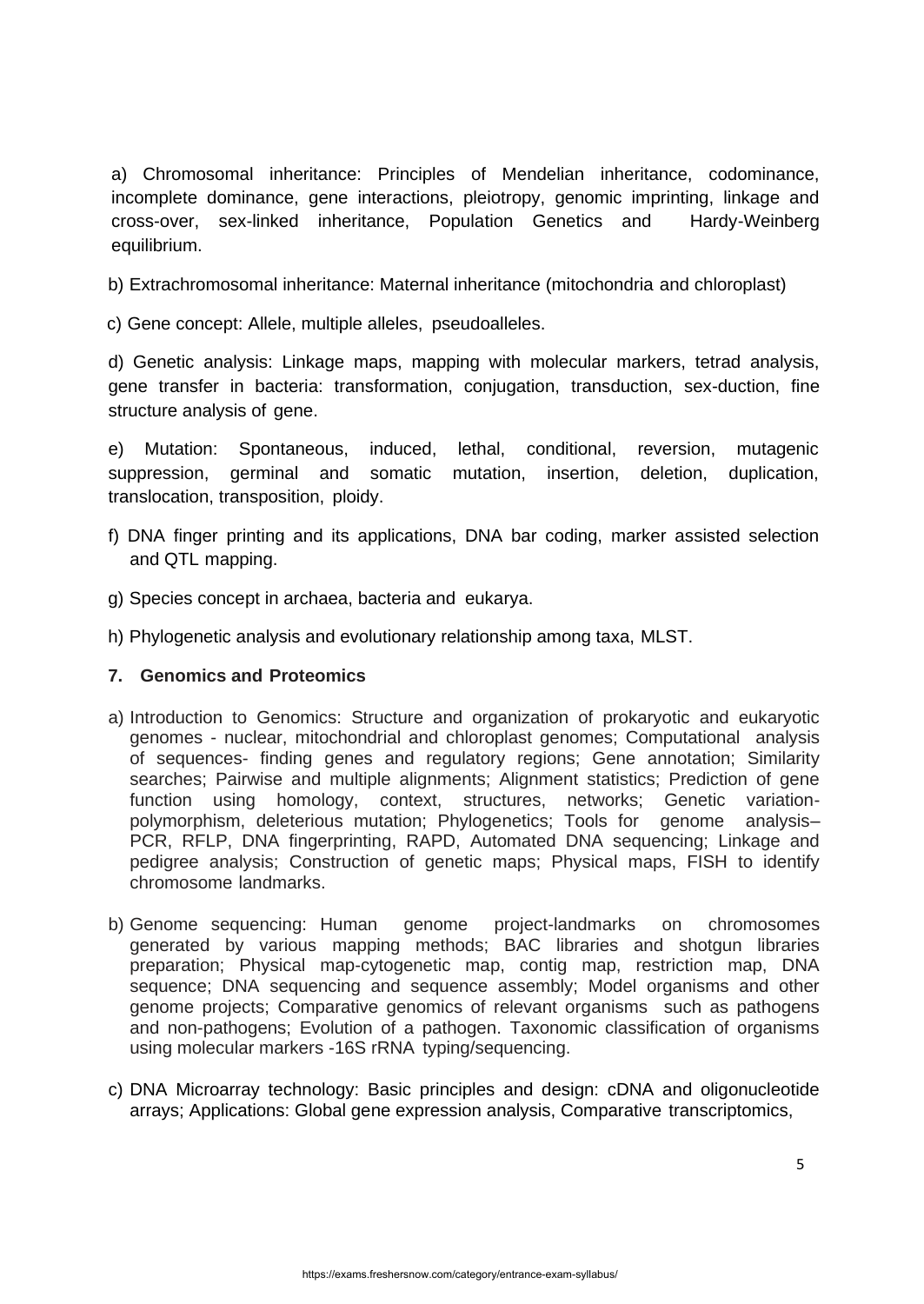Differential gene expression; Genotyping/SNP detection; Detection technology; Computational analysis of microarray data.

d) Proteomics: Outline of a typical proteomics experiment; Identification and analysis of proteins by 2D analysis; Spot visualization and picking; Tryptic digestion of protein and peptide fingerprinting; Mass spectrometry; ion source (MALDI, spray sources); analyzer (ToF, quadrupole, quadrupole ion trap) and detector; clinical proteomics and disease biomarkers; Prions; proteins in disease; Protein-protein interactions: Solid phase ELISA, pull-down assays (using GST-tagged protein), far western analysis, by surface plasmon resonance technique, Yeast two hybrid system, Phage display; Protein interaction maps; Protein arrays-definition, applications- diagnostics, expression profiling.

#### **8. IPR, Biosafety & Bioethics**

a) Types of IP: Patents, Trademarks, Copyright & Related Rights, Industrial Design, Traditional Knowledge, Geographical Indications, Protection of New GMOs; International framework for the protection of IP. IP as a factor in R&D; IPs of relevance to Biotechnology and few Case Studies; Introduction to History of GATT, WTO, WIPO and TRIPS

b) Invention in context of "prior art"; Patent databases; Searching International Databases; Country-wise patent searches (USPTO, EPO, India etc.); Analysis and report formation

c) Types of patents; Indian Patent Act 1970; Recent Amendments; Filing of a patent application; Precautions before patenting-disclosure/non-disclosure; WIPO Treaties; Budapest Treaty; PCT and Implications; Role of a Country Patent Office; Procedure for filing a PCT application

d) Patent application- forms and guidelines, fee structure, time frames; Types of patent applications: provisional and complete specifications; PCT and convention patent applications; International patenting-requirement, procedures and costs; Financial assistance for patenting-introduction to existing schemes; Publication of patents-gazette of India, status in Europe and US Patenting by research students, lecturers and scientists-University/organizational rules in India and abroad, credit sharing by workers, financial incentives, Patent infringement- meaning, scope, litigation, case studies and examples.

e) Biosafety: Introduction; Historical Background; Introduction to Biological Safety Cabinets; Primary Containment for Biohazards; Biosafety Levels; Biosafety Levels of Specific Microorganisms; Recommended Biosafety Levels for Infectious Agents and Infected Animals; Biosafety guidelines - Government of India; Definition of GMOs & LMOs; Roles of Institutional Biosafety Committee, RCGM, GEAC etc. for GMO applications in food and agriculture; Environmental release of GMOs; Risk Analysis;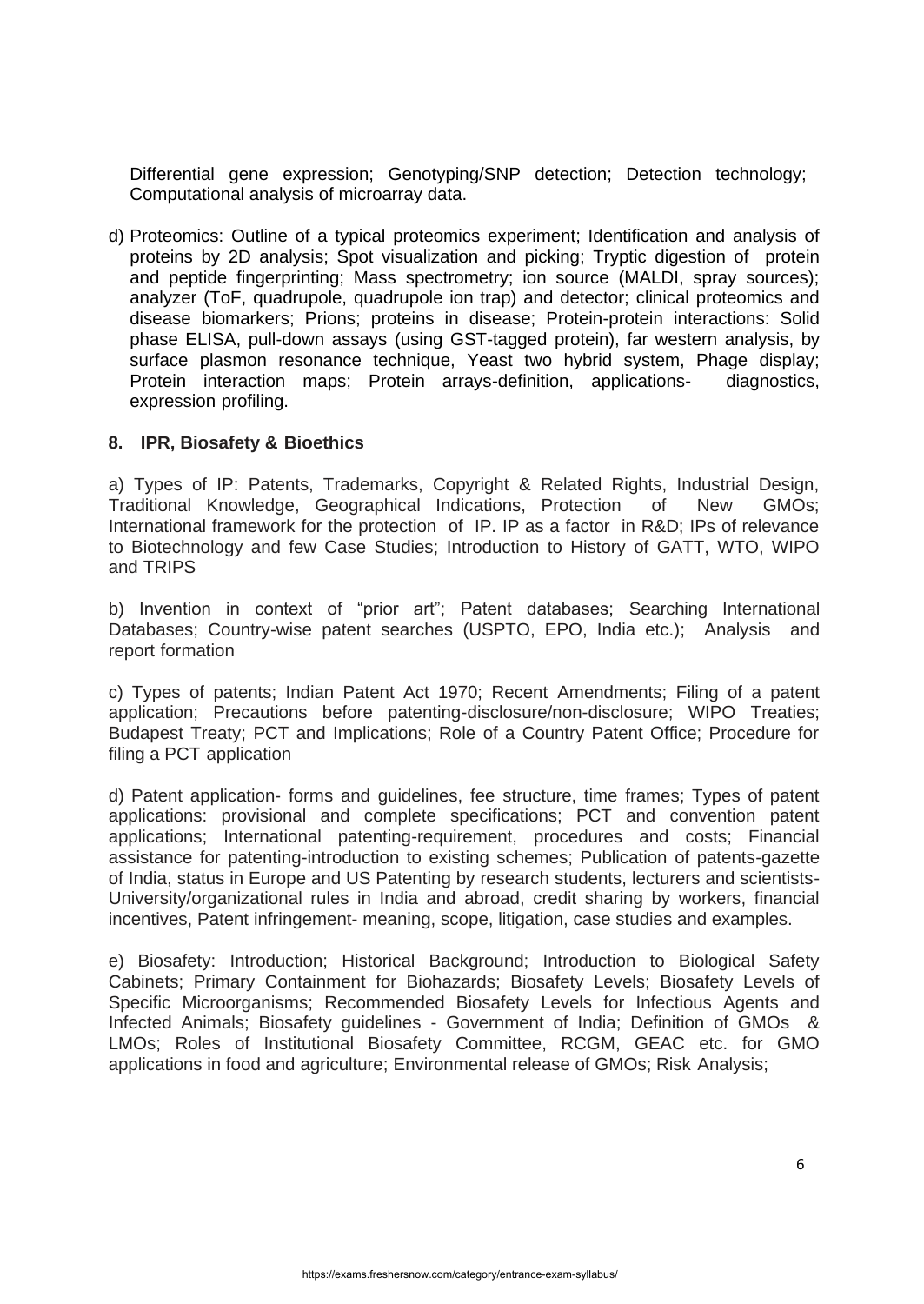Risk Assessment; Risk management and communication; Overview of National Regulations and relevant International Agreements including Cartagena Protocol.

f) Bioethics: Concepts; Philosophical considerations; Epistemology of Science; Ethical Terms; Principles & Theories; Relevance to Biotechnology; Ethics and the Law Issues: Genetic Engineering, Stem Cells, Cloning, Medical techniques, Trans-humanism, Bioweapons; Research concerns - Animal Rights, Ethics of Human Cloning, Reproduction and Stem Cell Research; Emerging issues: Biotechnology"s Impact on Society; DNA on the Witness Stand - Use of genetic evidence in civil and criminal court cases; Challenges to Public Policy – To Regulate or Not to Regulate; Improving public understanding of biotechnology products to correct misconceptions.

### **Part B: Specialized Branches in Biotechnology**

#### **Agricultural Biotechnology:**

1. Plant Biology, physiology, molecular biology and seed technology

- a) Plant cell structure and function, phloem transport, plant storage proteins and protein biosynthesis, natural pesticides. Concept of plasticity in plant development; Analyzing plant growth; Seed Germination and Seedling Growth; Tropisms.
- b) Hormonal control of seed germination and seedling growth. Floral Induction and Development; Photoperiodism and its significance; Vernalization and hormonal control; Inflorescence and floral determination; Molecular genetics of floral development and floral organ differentiation
- c) Photosynthesis Light harvesting complexes; mechanisms of electron transport; C3, C4 and CAM pathways. Respiration and photorespiration – Citric acid cycle; plant mitochondrial electron transport and ATP synthesis; alternate oxidase; photorespiratory pathway, Carbon Assimilation
- d) Nitrogen Fixation and regulation, Role of lectins; Nod factors; *nif* genes; Nitrogenases; Leghaemoglobin, Nodulins; Nitrogen metabolism - Nitrate and ammonium assimilation; amino acid biosynthesis.
- e) Biosynthesis of secondary metabolites. Hormonal and environmental control of senescence; PCD in the life cycle of plants. Biosynthesis and structure and molecular mechanisms of plant hormones. Signal Transduction – Basic concepts; Phospholipid and Ca<sup>2+</sup>-calmodulin cascade; MAP kinase cascade.
- f) Light Control of Plant Development: Molecular mechanisms of light perception, signal transduction and gene regulation; Biological clocks. Structure, function and mechanisms of action of phytochromes, cryptochromes and phototropins; stomatal movement.
- g) Solute transport and photoassimilate translocation uptake, transport and translocation of water, ions, solutes and macromolecules from soil.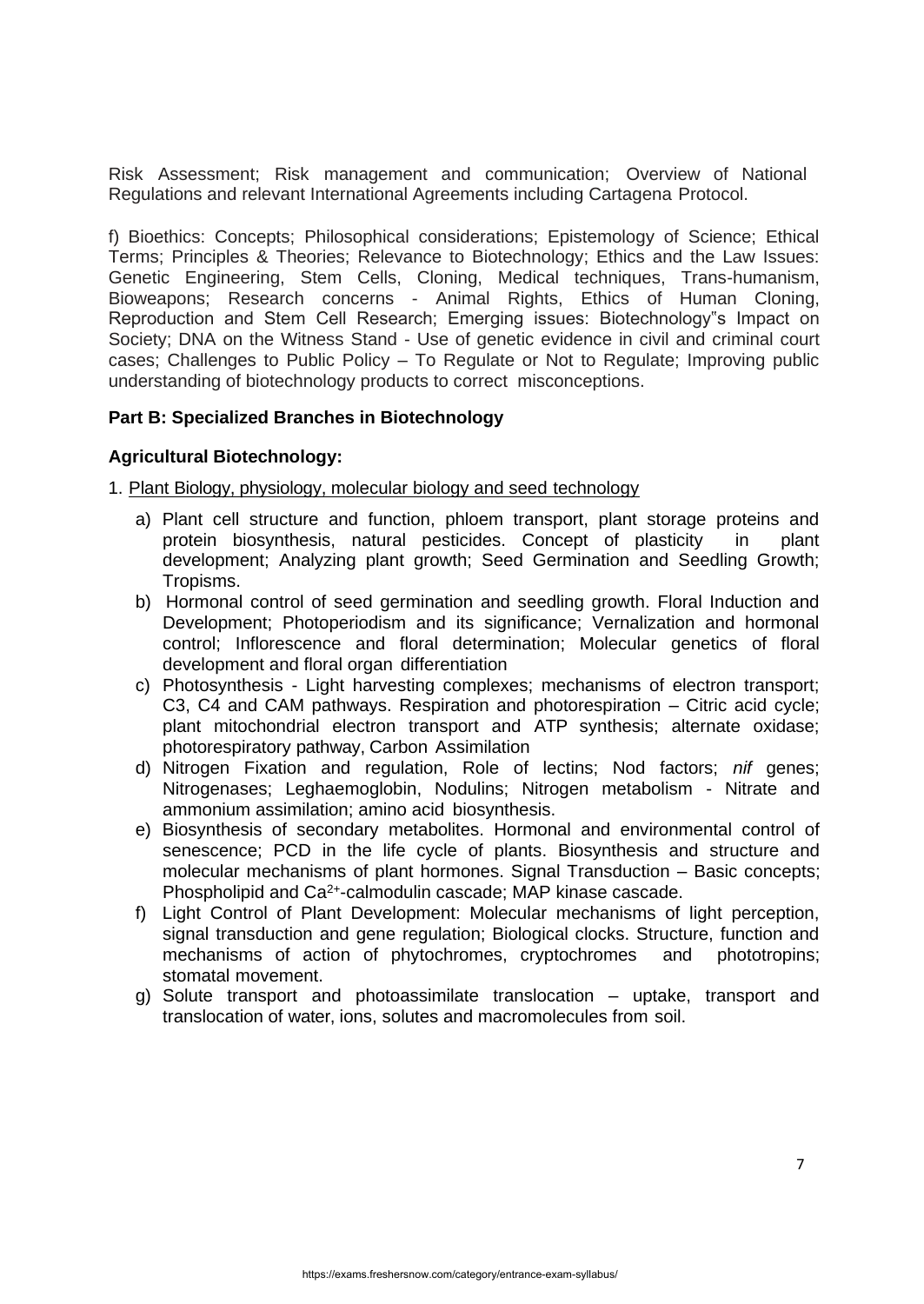- h) Plant microbe interaction: Molecular biology of *Agrobacterium* Infection, Molecular biology of *Rhizobium* infection (molecular mechanisms in symbiosis). *Arabidopsis* in molecular biology, Forward and Reverse Genetic Approaches, RNA interference, Transcriptional gene silencing, Gene traps/ T-DNA and transposable element insertion / activation lines.
- i) Seed science and technology: seed processing, seed treatments, Seed storage, Seed sanitation and certification.

### 2. Tissue Culture, Transgenic Technologies and Biotechnology

- a) Totipotency; Tissue culture media; Plant hormones and morphogenesis; embryogenesis; Cell suspension culture; Micropropagation – shoot tip culture, somatic embryos, artificial seeds; Applications of tissue culture; shoot tip culture; Wide hybridization, Anther culture and dihaploids.
- b) Production of alkaloids and other secondary metabolites; Protoplast isolation and purification; Protoplast culture; Protoplast fusion; Somatic hybrids; Cybrids.
- c) Direct transformation of protoplasts using PEG; electroporation; Transformation by particle bombardment; Chloroplast transformation. Ti plasmid-based transformation; Ti and Ri plasmids, T-DNA genes, borders, Ti plasmid virulence genes and their functions, Monocot transformation, binary vector; Floral dip transformation; Targeted gene delivery and methods of detection
- d) Promoters, Plant selectable markers; Reporter genes; Selectable marker elimination; Transgene silencing and strategies to avoid transgene silencing.
- e) Genetic engineering of crops; Codon optimization in the expression of genes in plants, Commercial status of transgenic plants; Herbicide resistance, glyphosate, sulfonyl urea, phosphinothricin, atrazine; Pest resistance, Bt toxin; Protease inhibitor; GNA and other lectins; a-amylase inhibitor; nematode resistance; Genetic engineering for male sterility-Barnase-Barstar; Delay of fruit ripening; polygalacturanase, ACC synthase, ACC oxidase; Improved seed storage proteins; Improving and altering the composition of starch and plant oils; Golden rice for ß-carotene accumulation; Production of antibodies and pharmaceuticals in plants.
- f) Biofuels, *Bacillus thuringiensis*: molecular basis of insecticidal activity. Agriculturally important microorganisms and their application. Environmental pollution, Bioremediation, Biodiversity and conservation

### 3. Molecular Breeding and Genomics

- a) Principles of plant breeding, breeding for self and cross pollinated crops. Heterosis breeding limitations of conventional breeding.
- b) Molecular markers: Restriction based and PCR based; DNA profiling using different assays- RFLP, RAPD, AFLP, ISSR, SNP etc. Development of SCAR and SSR markers.
- c) Gene flow in plants: Development of mapping population Marker Assisted Selection (MAS), screening and validation; Trait related markers and characterization of genes involved; Mapping genes on specific chromosomes; QTL mapping; Gene pyramiding.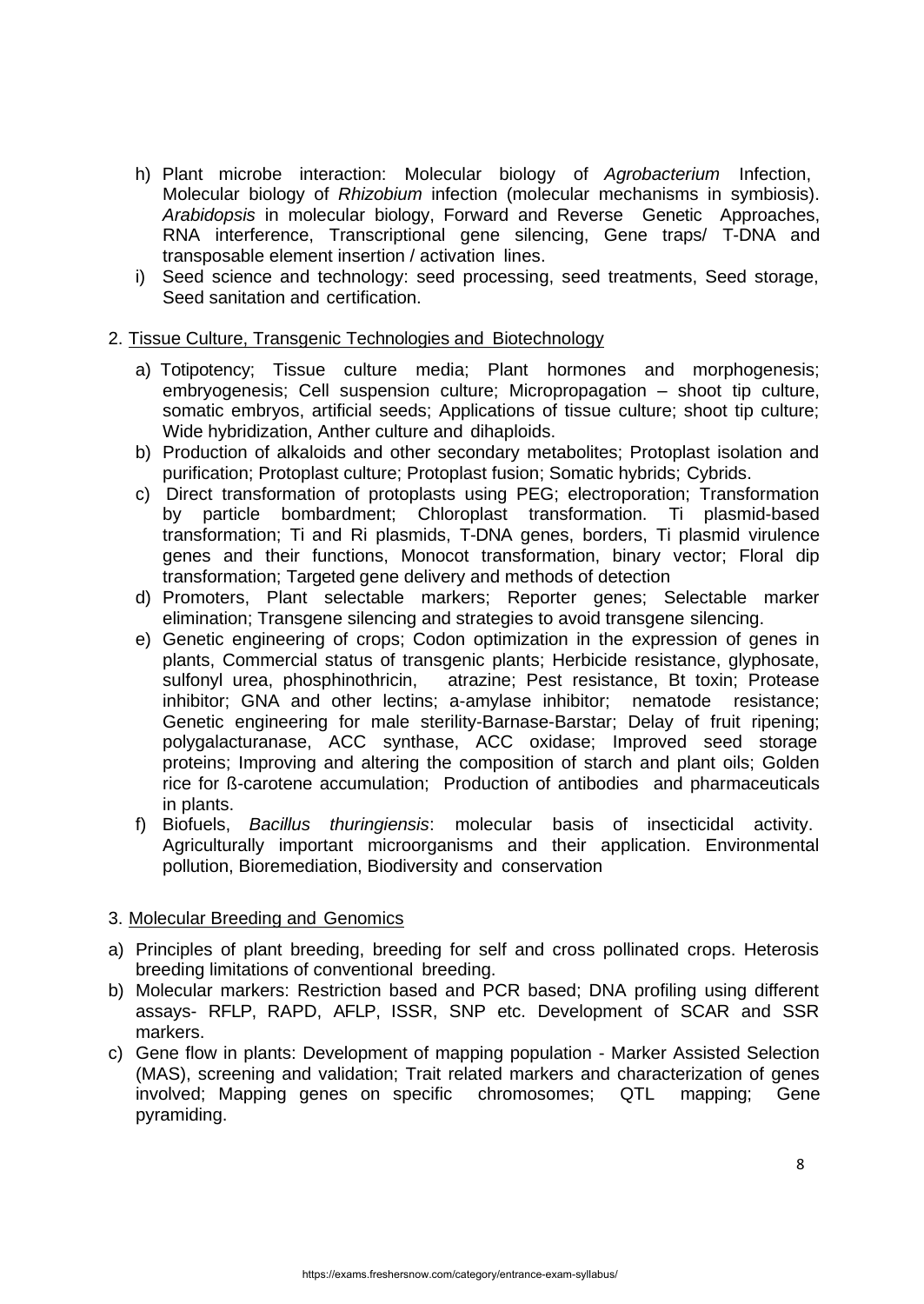- d) Development of ESTs. Molecular markers for plant genotyping and germplasm analysis; Fidelity analysis; settling IPR issues.
- e) Marker Assisted Breeding for various traits, Foreground and background selection, gene introgression and pyramiding, Non-gel based techniques for plant genotyping.
- f) Genome organization, Structural and Functional genomics, Proteomics, Metabolomics, Nutrigenomics, interactomics, Metagenomics.

#### 4. Abiotic and Biotic Stress Biology

- a) Abiotic stress: Acclimation and crop adaptation to water, salinity, photo oxidative, heavy metal, heat and cold, nutrient stress. Metabolite engineering for abiotic stress tolerance, Functional genomics of stress tolerance. Induced systemic tolerance.
- b) Biotic stress: Plant response to pathogens and herbivores, biochemical and molecular basis of host plant resistance , toxins of fungi and bacteria, systemic and induced resistance, pathogen derived resistance, signaling - gene for gene hypothesis, genetic engineering for biotic stress resistance, gene pyramiding. Induced systemic resistance, systemic acquired resistance.

#### 5. Biodiversity

- a) Biodiversity Act 2002; Agricultural biodiversity; International Treaty on Plant Genetic Resources for Food and Agriculture (PGRFA); Conservation strategies for seed gene bank; Climate change and conservation of plant genetic resources; Global efforts for management of crop genetic resources; Strategies on PVFR and Biodiversity Acts.
- b) Biodiversity Legislation in India; Indian Biodiversity Act and provisions on crop genetic resources.
- c) Impact of GE crops on Biodiversity. Functions of International union for the protection of new varieties of plants (UPOV); International treaties relating to Biodiversity.

### **Animal Biotechnology:**

1. Animal Physiology and Biochemistry*:* Hormone cell interactions, endocrine control of development of various organs. Properties of different body fluids, metabolism and homeostasis. Role of enzymes in metabolic regulation, activation, inhibition and covalent modification. Specificity of enzyme actions.

2. Histology and Embryology*:* Systematic histology including microscopic structures of organs of different systems of domestic animals. Reproductive system of males and females. Embryo culture and transfer technology, somatic cell nuclear transfer, embryonic stem cells, transgenic animal production. Induction and synchronization of estrus, superovulation, oocyte collection and grading.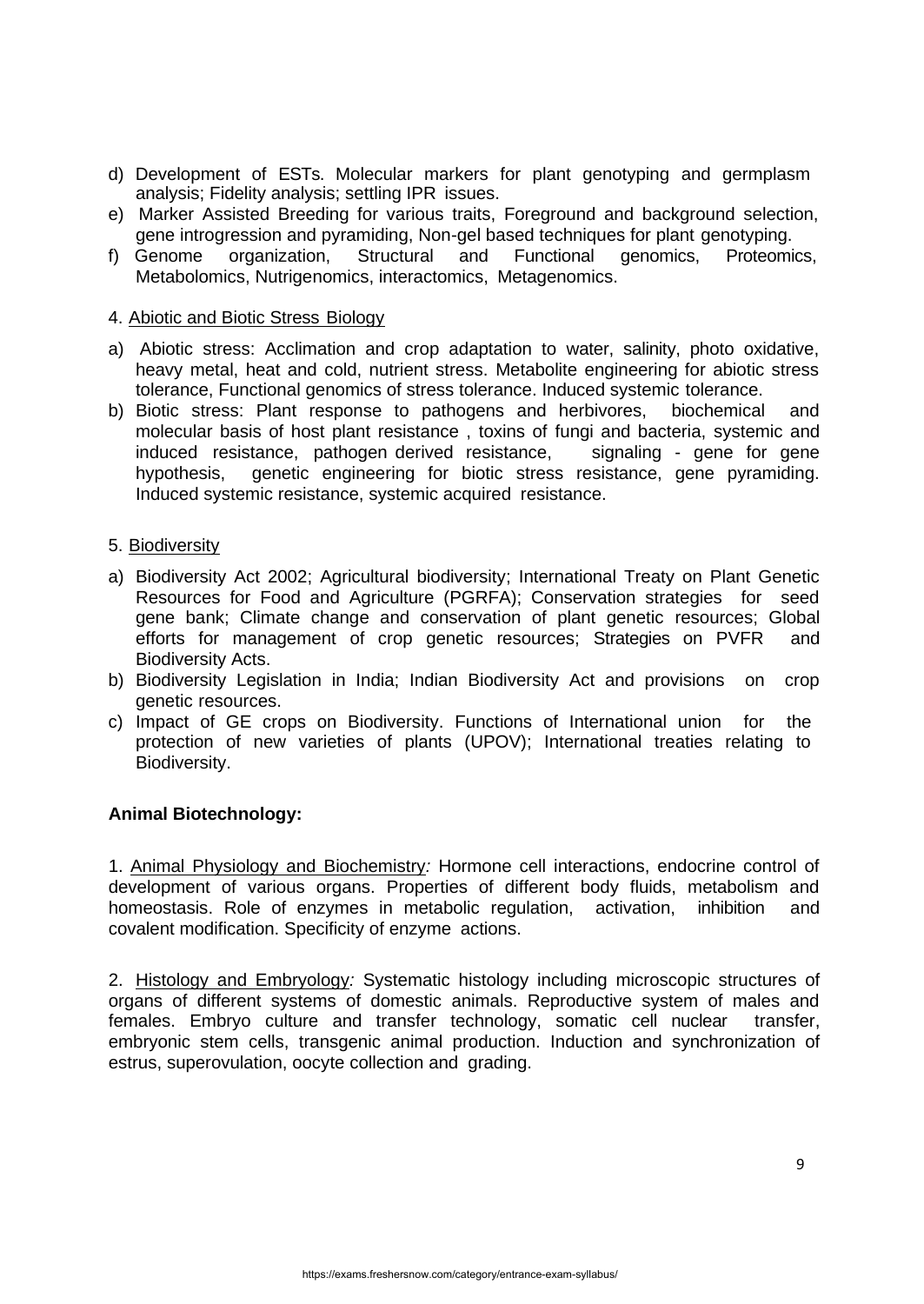3. Animal Parasitology*:* Host parasite interactions, transmission of parasites, parasite specificity, tissue reaction, protozoa and their development. Parasitic infections of domestic animals.

4. Animal Virology*:* DNA and RNA viruses causing diseases in livestock and poultry. Immunity to viral infections. Development of laboratory animal models of virus infections.

5. Immunology*:* Immunity to bacterial and viral infections of animals. Cells of immune system, clinical and transplantation immunology, tumor immunology and immunodeficiency. Nude and SCID mice biology and immunosuppression.

6. Pathology*:* Cellular pathology, cell necrosis and apoptosis. Pathogenesis and microscopic pathology of bacterial, viral and parasitic diseases of domestic animals and poultry.

7. Animal Genetics*:* Animal breeding, out breeding and inbreeding, open nucleus breeding systems. Conservation of germplasm, breeding of laboratory animals, genetic health monitoring. Concept of production of specific pathogen free (SPF) and germ free laboratory animals. Development of various chimeras.

8. Molecular Medicine and Surgery*:* Anesthesia and anesthetic drugs. Management of shock, hemorrhage, principles of fluid therapy. Surgical techniques in laboratory animals. Imaging, contrast radiography, biological effects of radiation, radiation hazards and their prevention. Isotopes and their uses in diagnosis and therapy.

9. Molecular Diagnostics*:* Concept of molecular diagnosis of pathogens, detection of animal pathogen in environmental systems and in animal feeds. Molecular diagnostics for detection of tumor.

10.Research Methodologies*:* Biochemical and immunological techniques. Application of radioactive isotopes in biological research. Cell culture technology, specialized culture techniques such as 3-D cultures, cell senescence, cell differentiation, transdifferentiation, culture of fastidious cells, cancer stem cells, cell cloning and selection, cell culture technology in production of animal viral vaccines and pharmaceutical proteins.

### **M. Tech. Biotechnology, Biochemical Engineering and Industrial Biotechnology**

1. Introductory Mathematics: Calculus review, Ordinary differential equations, Second and higher order differential equations, Linear algebra, Numerical methods

2. Engineering Principles: Material and energy balance, Steady state energy and material balance, Properties of substances, Introduction to transport phenomena, momentum transfer, heat and mass transfer, Introduction to mass transfer equipments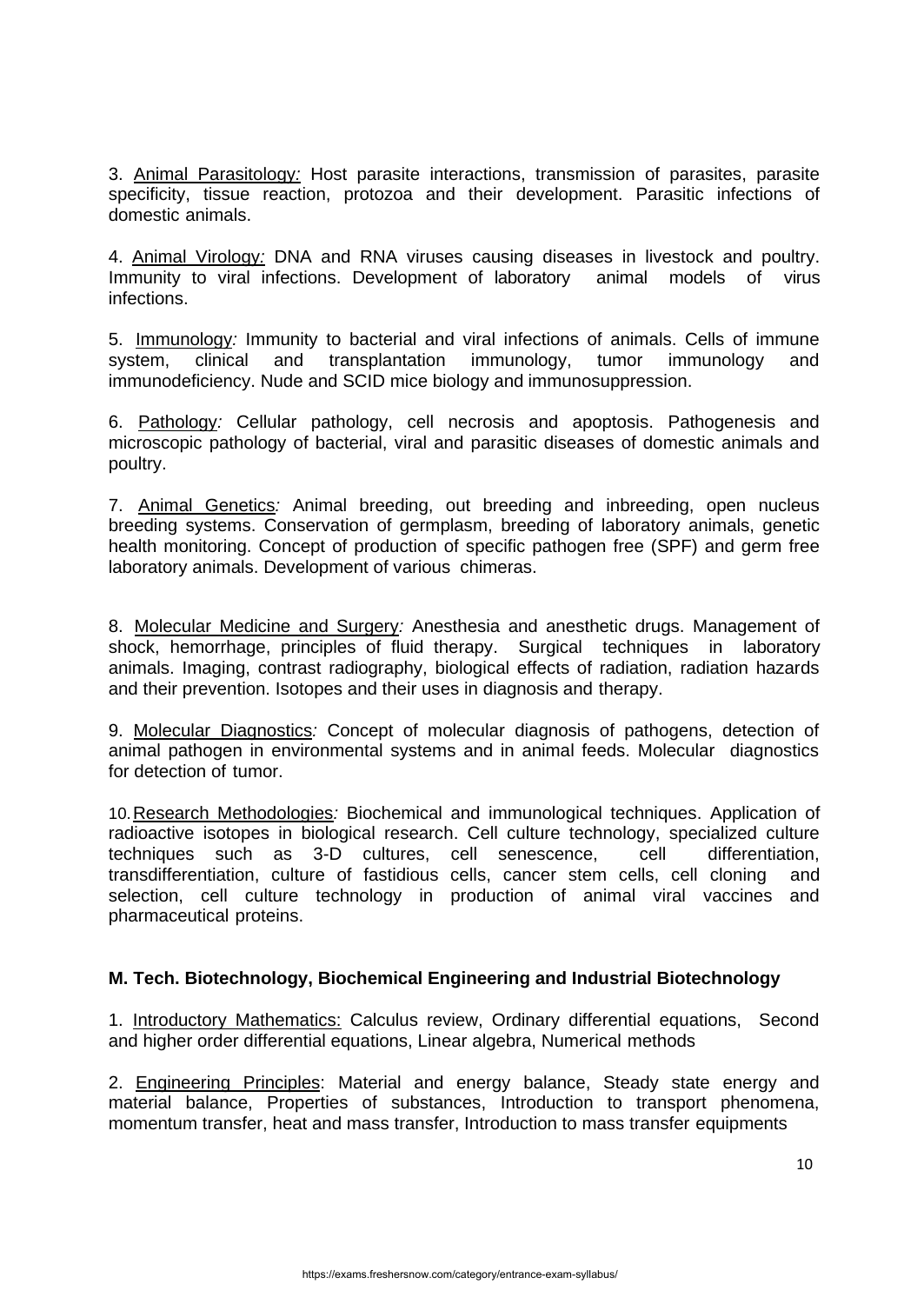3.Thermodynamics in Biological Systems: First and second law of thermodynamics, Biological systems as open non-equilibrium systems, Failure of classical thermodynamics in describing biological processes, Concepts of thermodynamics flux and force, Concept of entropy production, Constitutive equations, Thermodynamics of coupled biochemical reactions, Thermodynamic analysis of oxidative phosphorylation, Glycolytic oscillations; biological clocks

4. Bioprocess Engineering and Technology: Principles of microbial growth and factors affecting growth, Growth kinetics and substrate utilization in batch, fed-batch and continuous systems, Introduction to bioreactors: batch and fed-batch, plug flow, continuous, enzyme reactors, Sterilization, Mass transfer of oxygen, aeration and agitation, fluid rheology, Fermentation technology (Description of industrial processes: antibiotics, organic acids, alcohol, bioplastics, vitamins, enzymes; biotransformation of steroids, Basics of neutrigenomics – food-gene interactions, Process flow sheet and process economics

5. Downstream Processing in Biotechnology: Biomass removal and disruption, Precipitation by salts, solvents, Membrane based purification, Adsorption and chromatography, Extraction (solvent, aqueous two-phase, super critical), Drying

6. Bioprocess Plant Design: General design information, Material and energy balance, Process flow sheet, Scale up and scale down issues, Scale up and downstream processes. Selection and specifications of bioprocess equipments, Facility design aspects. Utilities, Process economics,

# **Bioinformatics & Computational Biology**

- 1. Major Bioinformatics Resources: Sequence databases, Gene Expression database: GEO, SAGE, 3D Structure Database: PDB, NDB, Knowledge driven Databases & utility, Pattern Sequence: InterPro, Prosite, Pfam, ProDom, Gene Ontology
- 2. Database Searches: Keyword-based searches using tools like ENTREZ and SRS Sequence-based searches: BLAST and FASTA
- 3. Sequence Analysis, Basic concepts: Sequence similarity, identity and similarity, definitions of homologues, orthologues, paralogues, Tandem and Interspersed repeats, repeat finding.
- 4. Scoring Matrix, Pairwise sequence alignments, Multiple sequence alignments (MSA), Application in Taxonomy and phylogeny, Comparative genomics.
- 5. Structural Biology: 3-D structure visualization and simulation, Basic concepts in molecular modeling: different types of computer representations of molecules. External coordinates and Internal Coordinates, Molecular Mechanics, Force fields etc.
- 6. Proteins: Secondary structure elucidation using Peptide bond, phi, psi and chi torsion angles, Ramachandran map, anatomy of proteins – Hierarchical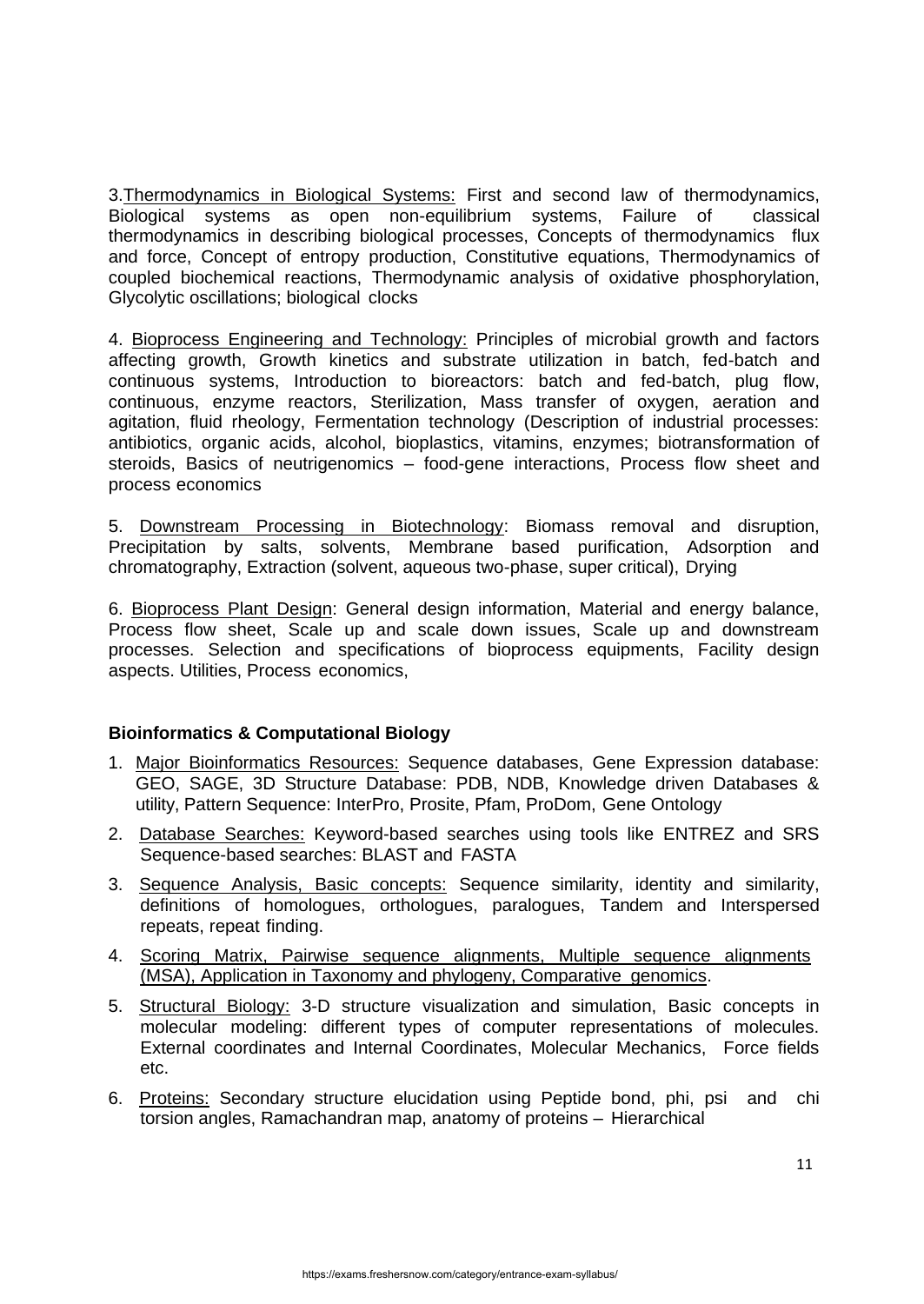organization of protein structure –like CATH, SCOP, FSSP.

- 7. DNA & RNA secondary and tertiary structures, t-RNA tertiary structure
- 8. Classification and comparison of protein 3D structures: Secondary structure prediction: Algorithms viz. Chou Fasman, GOR methods, Tertiary Structure prediction: Fundamentals of the methods for 3D structure prediction (sequence similarity/identity of target proteins of known structure, fundamental principles of protein folding etc.) Homology/comparative Modeling, fold recognition, threading approaches, and *ab initio* structure prediction methods. CASP. Computational design of Promoters, Proteins & Enzymes.
- 9. Application in drug design: Chemical databases like NCI /PUBCHEM. Fundamentals of Receptor-ligand interactions. Structure-based drug design: Identification and Analysis of Binding sites and virtual screening. Ligand based drug design: Structure Activity Relationship – QSARs & Pharmacophore etc. *In silico*  predictions of drug activity and ADMET.

### **Environmental Biotechnology**

- 1. Basic Ecological Concepts and Principles: Ecosystem: types, development and evolution; Homeostasis, energy transfer in ecosystem, Energy budget, trophic structure, food chain, food web, ecological efficiency, biogeochemical cycles
- 2. Chemistry of organic and inorganic chemicals polluting Environment (air, water and soil)
- 3. Environmental Pollution: Types, Detection and Measurement of Pollutants; Environmental monitoring techniques
- 4. Water Pollution: sources, measurement and management;
- 5. Waste Water Treatment systems: primary, secondary and tertiary treatments; Biological Treatment Processes, Biochemistry and Microbiology of Aerobic and Anaerobic Treatment, Bioreactors for waste water treatment,,Disinfection and **Disposal**
- 6. Treatment of Typical Industrial Effluents: Dairy, Distillery, Sugar, and Antibiotic Industries.
- 7. Management of municipal, biomedical and agricultural solid waste.
- 8. Environmental Pollution control: concepts of bioaugmentation, biostimulation, biodegradation, biosorption, biofilms in the bioremediation of xenobiotics, petroleum hydrocarbons, pesticides and heavy metals, evolution of biodegradative pathways.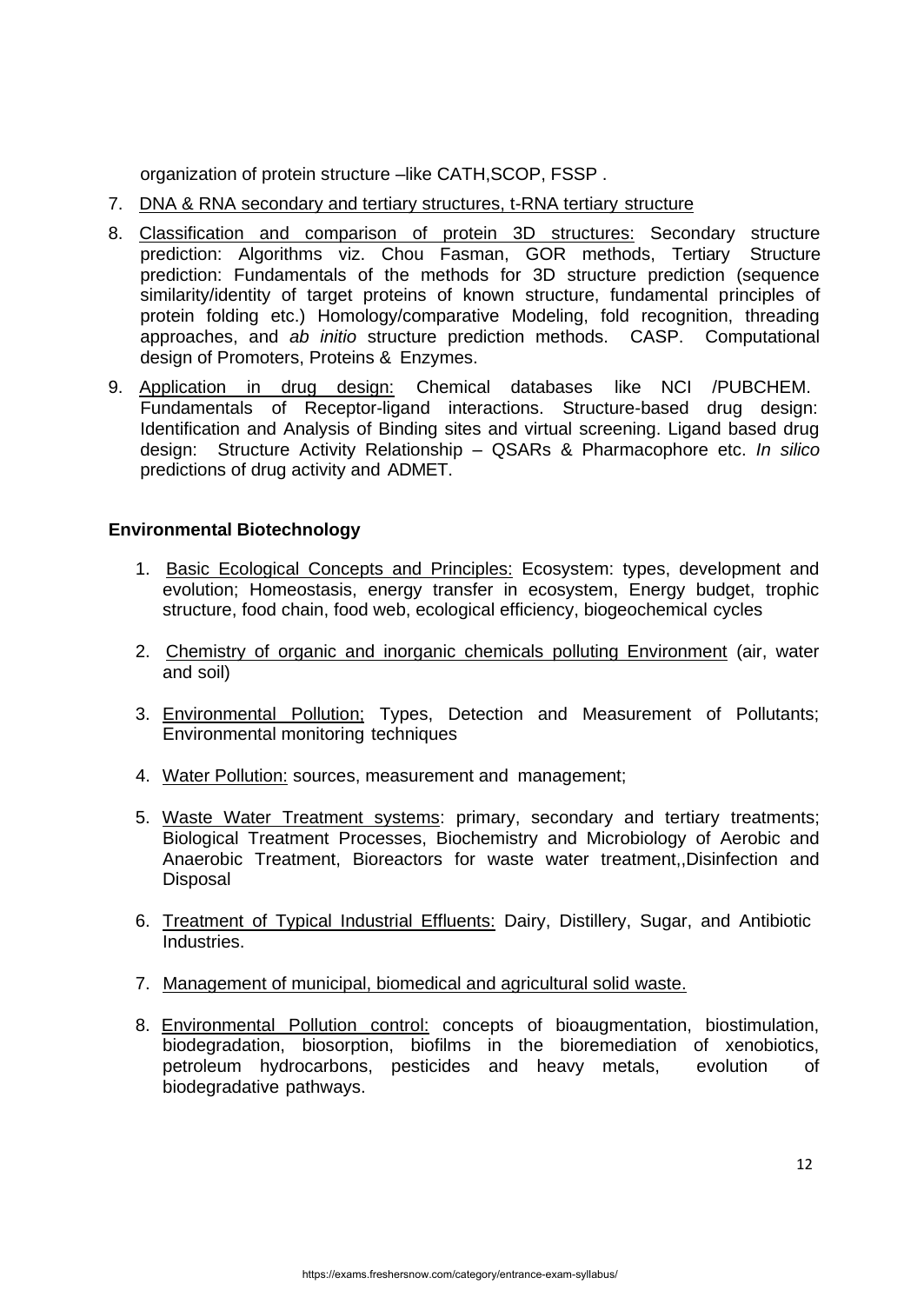- 9. Environment friendly technologies: Biosurfactants, biofertilizers, biopesticides, microbially enhanced oil recovery, resource management, integrated waste management; production of biomass, biogas and biofuel from waste.
- 10.Pollution monitoring: chemical, biological and molecular methods; Environmental impact assessment, Biodiversity and its conservation, GMOs and Biosafety.
- 11.Global environmental problems: Ozone depletion, UV-B and green house gases

## **Marine Biotechnology**

- 1. Important marine organisms and their behavior: Introduction to marine environment; Marine flora - phytoplankton, seaweeds, sea grasses and mangroves - their characteristics and identification; Marine fauna–zooplankton; Major marine invertebrates (crustaceans & molluscs); Vertebrates (Pisces) and marine mammals (dolphin and whales) - characteristics and identification; Biology - food & feeding age & growth - reproduction - life history of crustaceans, molluscs and fishes.
- 2. Marine resources assessment: Methods of surveying the living resources (Acoustic, Aerial and Remote sensing); Principal methods of exploitation (Indigenous and modern crafts & gears).
- 3. Population study and marine environment protection: Population dynamics Principles of population dynamics; Unit stocks; Age & size composition of the population; Abundance and density; Recruitment; Growth; Mortality (fishing & natural); Conservation and management-*in situ* and *ex situ*; Marine biosphere reserves; Marine parks - heritage sites.
- 4. Oceanography: Physical; Temperature, salinity and density horizontal, vertical and temporal variations; waves, tides and currents, upwelling. Chemical; nutrient cycle, metals, minerals and trace elements Biological-primary and secondary productivity, finfish and shellfish resources.
- *5.* Types of marine microbes and their biology: Structure of Bacteria, fungi, algae, protozoa and viruses; Classification of microbes (Genetic level) –conventional and modern methods. Biology of microorganisms used in genetic engineering *(Escherichia coil, Agrobacterium tumefaciens, Saccharomyces cerevisiae, phage lambda).*
- 6. Microbial Assessment: Methods of studying the marine microorganisms Methods of collection, enumeration (total and viable counts), Isolation, culture & identification based on morphological, physiological and biochemical characteristics; Preservation of marine microbes; Culture Collection Centres (ATCC, IMTECH, NCCS-MCC etc.). Microbial nutrition - influence of environment factors on microbial growth, activity and distribution.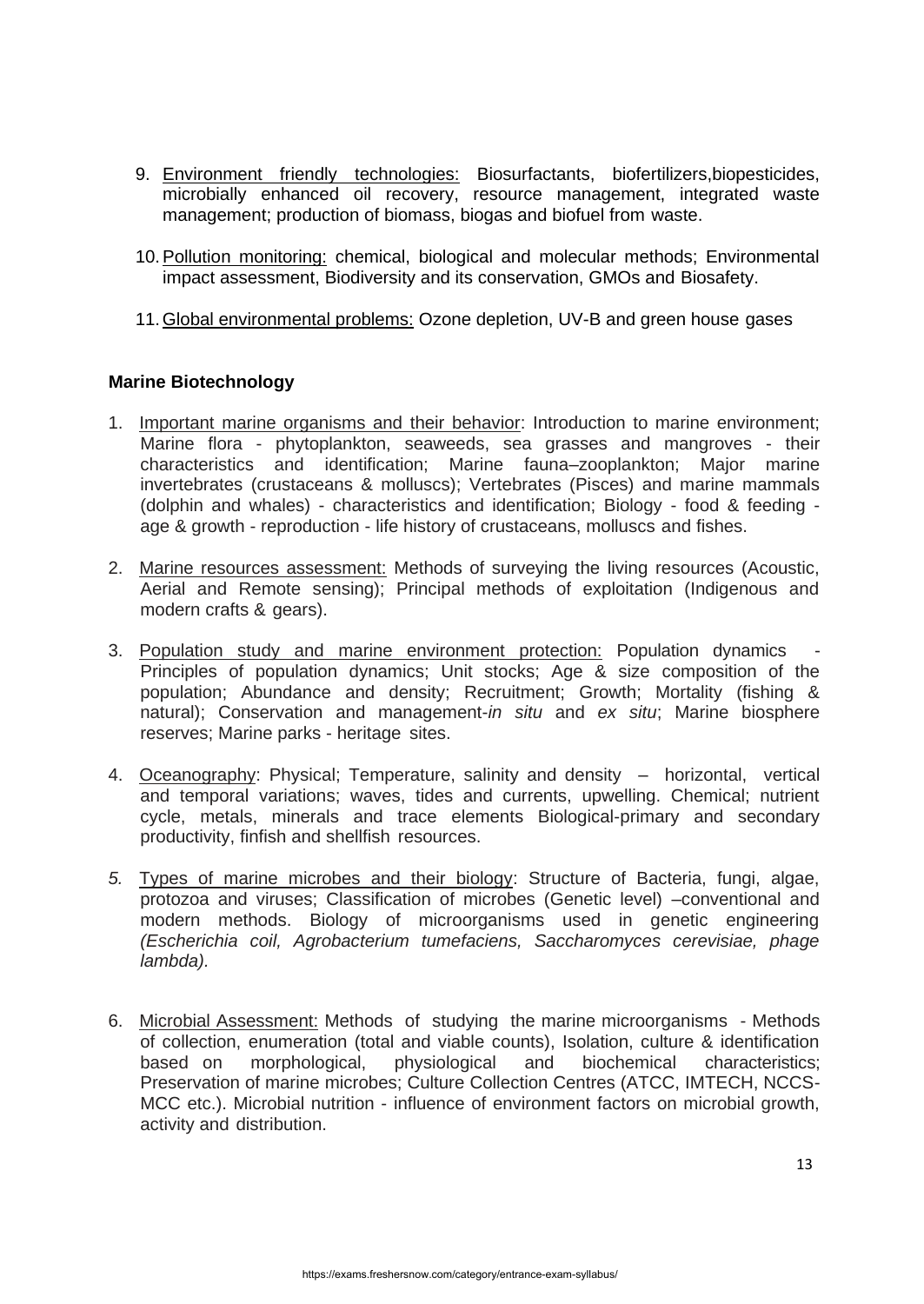- 7. Role of microbes in marine environment: Microbial nitrogen fixation; Carbon, nitrogen and phosphorus cycle; Decomposition of organic matter; Bioleaching and biodeteroriation of natural and synthetic materials.
- 8. Microbial metabolites: Microbes of biotechnological importance; Primary and secondary metabolites (enzymes, antibiotics, organic acid, toxins etc.).
- 9. Microbial interaction: Seafood microbiology normal genera associated with fish, food spoilage, fish & human pathogens; Indicator of pollution - faecal coliforms; prevention & control.
- 10. Culture systems and hatchery techniques: Importance of coastal aquaculture; Aquafarms: design and construction; Criteria for selecting cultivable species; Culture systems and management practices – extensive, semi-intensive and intensive culture practices. Seed production in controlled condition; Types; Design and management of hatchery –induced spawning; Mass production of seeds; Live feed culture technique and feed formulation; Artificial insemination - *in vitro*  fertilization.
- 11. Introduction to marine pharmacology: Terms and definitions; Medicinal compounds from marine flora and fauna - marine toxins, antiviral and antimicrobial agents.
- 12. Manipulation and microbial techniques: Chromosome manipulation in aquaculture hybridization; Ploidy induction; Gynogenesis, Androgenesis and sex reversal in commercially important fishes. Application of microbial biotechnology in culture ponds; Bioaugmentation; Bioremediation for soil and water quality improvement nutrient cycling; bio-fertilization; Probiotics – Immunostimulants; Regulation of bacterial growth.
- 13. Disease diagnosis: Tools for disease diagnosis in cultivable organisms; Enzyme immunoassays; Dot immunobinding assay; Western blotting; Latex agglutination test; Monoclonal antibodies; DNA based diagnosis; Cryopreservation.
- 14. Marine organisms and environment interaction: Types of marine environment Physical, Chemical and Biological aspects and their interaction with marine life; Air – Sea interaction; Green house gases  $(CO<sub>2</sub>$  and Methane).
- 15. Pollution & Biomaterial interaction: Marine pollution-major pollutants (heavy metal, pesticide, oil, thermal, radioactive, plastics, litter and microbial); Biological indicators (Marine microbes, algae and crustaceans) and accumulators: Application of protein biomarkers; Biosensors and biochips. Biodegradation and Bioremediation; Biodegradation of natural and synthetic waste materials; Bioremediation; Separation, purification and bio removal of pollutants.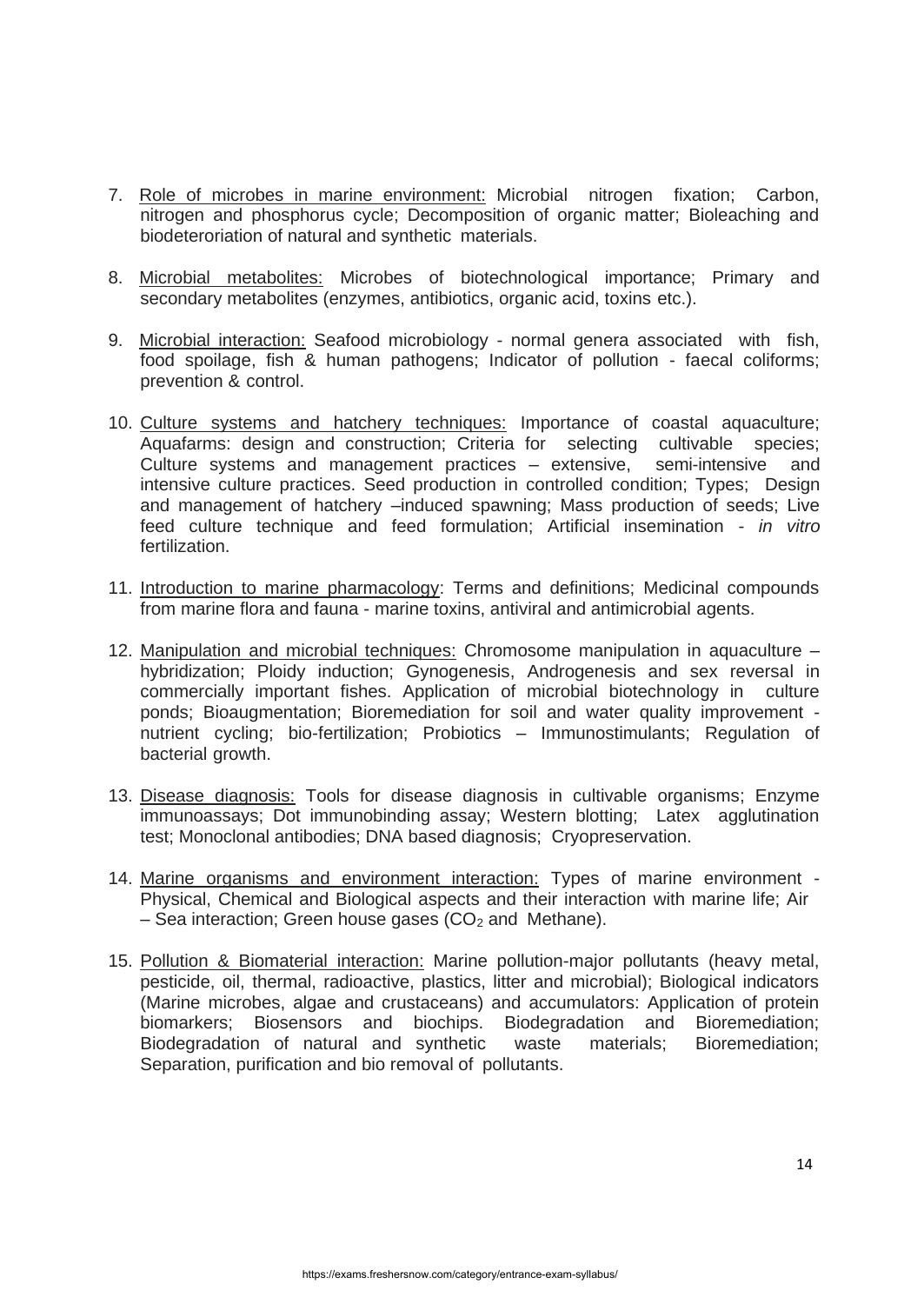- 16. Fouling and corrosion: Biofouling; Biofilm formation; Marine fouling and boring organisms - their biology, adaptation; Factors influencing the settlement of macrofoulers; Antifouling and Anti boring treatments; Corrosion process and control of marine structures.
- 17. Wastewater bio-treatment: BOD, COD; Biosensors; Biomolecules; membrane and transducer; Bioaugmentation-estimation of microbial load; Methods of inorganic and organic waste removal.

### **Medical Biotechnology**

- 1. Vaccinology: Active and passive immunization; Live, killed, attenuated, sub unit vaccines; Vaccine technology- Role and properties of adjuvants, recombinant DNA and protein based vaccines, plant-based vaccines, reverse vaccinology; Peptide vaccines, conjugate vaccines; Antibody genes and antibody engineering- chimeric and hybrid monoclonal antibodies; Catalytic antibodies and generation of immunoglobulin gene libraries. Rational vaccine design based on clinical requirements: Hypersensitivity, Immunity to Infection, Autoimmunity, Transplantation, Tumor immunology, immunodeficiency; Transfusion of immunocompetent cells, Stem cell therapy; Cell based vaccines.
- 2. Immunotechnology: Kinetics of immune response, memory; Principles of Immunization; Techniques for analysis of Immune response; Immunochemistry of Antigens - Immunogenicity, Antigenicity, haptens, Toxins-Toxiods, Hapten carrier system; Genetic bases of immune response – Heterogenecity; Immune modulators; B cell epitopes; Hybridoma Rabbit, human; Antigen – Antibody interaction, Immunoassays, RIA, ELISA, Western blotting, ELISPOT assay, immunofluorescence, Surface plasmon resonance, Biosensor assays for assessing ligand –receptor interaction. Antibody engineering; Phage display Libraries; Antibodies as in vitro and in vivo probes.
- 3. CMI and Imaging techniques: CD nomenclature, Identification of immune Cells; Principle of Immunofluoresence Microscopy, Flurochromes; Staining techniques for live cell imaging and fixed cells; Flow cytometry, Instrumentation, Applications; Cell Functional Assays – lymphoproliferation, Cell Cytotoxicity, mixed lymphocyte reaction, Apoptosis, Cytokine expression; Cell cloning, Reporter Assays, In–situ gene expression techniques; Cell imaging Techniques- *In vitro* and *In vivo*; Immunoelectron microscopy; *In vivo* cell tracking techniques; Microarrays; Transgenic mice, gene knock outs.
- 4. Genetics in Medical Practice: Genetic Principles and their application in medical practice; Case studies (Interacting with patients, learning family history and drawing pedigree chart); Syndromes and disorders: Definition and their genetic basis; Molecular pathology of monogenic diseases: Cystic fibrosis, Tay Sach"s Syndrome & Marfan Syndrome; Genetics of diseases due to Inborn an errors of metabolism: Phenylketonuria, Galactosemia & Mucopolysaccharidosis.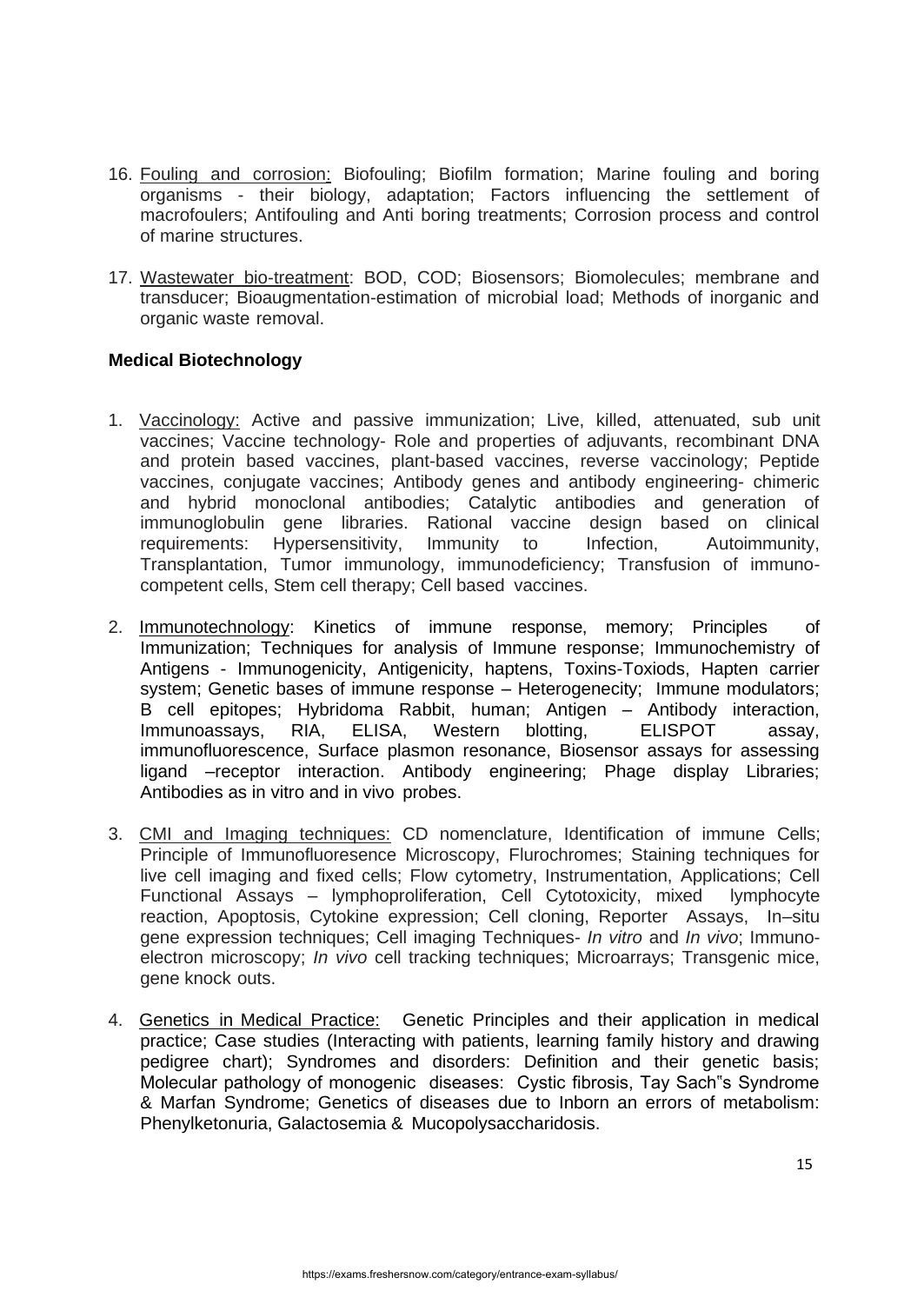- 5. Genetics of Neurogenetic disorders: Charcot-Marie tooth syndrome, Spinomuscular atrophy, Alzheimer"s disease & Syndromes due to triplet nucleotide expansion, Genetic basis of muscle disorders: Dystrophies (Duchenne Muscular dystrophy and Becker Muscular Dystrophy), Myotonians & Myopathies; Genetic disorders of Haemopoitic systems: Overview of hematopoisis, Blood cell types and haemoglobin, Sickle cell anemia, Thalassemias & Hemophilias.
- 6. Genetic basis of eye disorders: Colour Blindness, Retinitis pigmentose, Glaucoma & Cataracts; Genetics of skeleton & skin disorders; Genetics of Syndromes & Genomic Imprinting; Neurofibromatosis I, Prader-Willi & Angleman syndromes, Beckwith-Wiedeman syndrome; Genetics of Cancers and cancer-prone syndromes. Haematological malignancies, Retinoblastoma, Wilm"s tumour, Colorectal camcer, DNA-repair deficiency syndromes, Breast Cancer.
- 7. Complex polygenic syndromes: Hyperlipidemia, Atherosclerosis, Diabetes mellitus; Mitochondrial syndromes; Management of genetic disorder; Genetic counseling; Historical overview (philosophy & ethos) and components of genetic counseling: Indications for and purpose; Information gathering and construction of pedigrees; Medical Genetic evaluation (Basic components of Medical History, Past medical history, social & family history).
- 8. Components of genetic counseling: Physical examination (General and dysmorphology examination, Documentation), Legal and ethical considerations; Patterns of inheritance, risk assessment and counseling in common Mendelian and multifactor syndromes; Genetics testing : biochemical & molecular tests: in children, Presymptomatic testing for late onset diseases (predictive medicine); Prenatal and Preimplantation screening and diagnosis: Indications for prenatal diagnosis, Indications for chromosomal testing, Noninvasive methods (Ultrasound, Embryoscopy, MRI, etc.) Invasive methods; Prenatal screening for Down"s syndrome (maternal serum) & Neural tube defect; Pre-implantation genetic diagnosis; Ethical issues in prenatal screening and diagnosis.
- 9. Infections of the Gastrointestinal Tract: Amoebiasis; Giardiasis and cryptosporidiosis; Intestinal infection by nematodes; Intestinal infection by cestodes (taeniasis and H.nana infection); Trematodes; Bacterial food poisoning(toxic and infective); *E.coli* Diarrhoea; Cholera; Bacillary dysentery; Hepatitis.
- 10. Infections of the Respiratory system: Streptococcal infections; Viral infections; Diphtheria; Whooping cough; Bacterial pneumonias (Haemophilus and GNB, Pneumococcus/Legionella/ etc); Tuberculosis.
- 11. Pyrexial Illness: Malaria; Kala-azar; Leishmaniasis; Filaria; Enteric fever; Brucellosis; Rickettsial diseases; Leptospirosis and relapsing fever; Viral Hemorragic fever.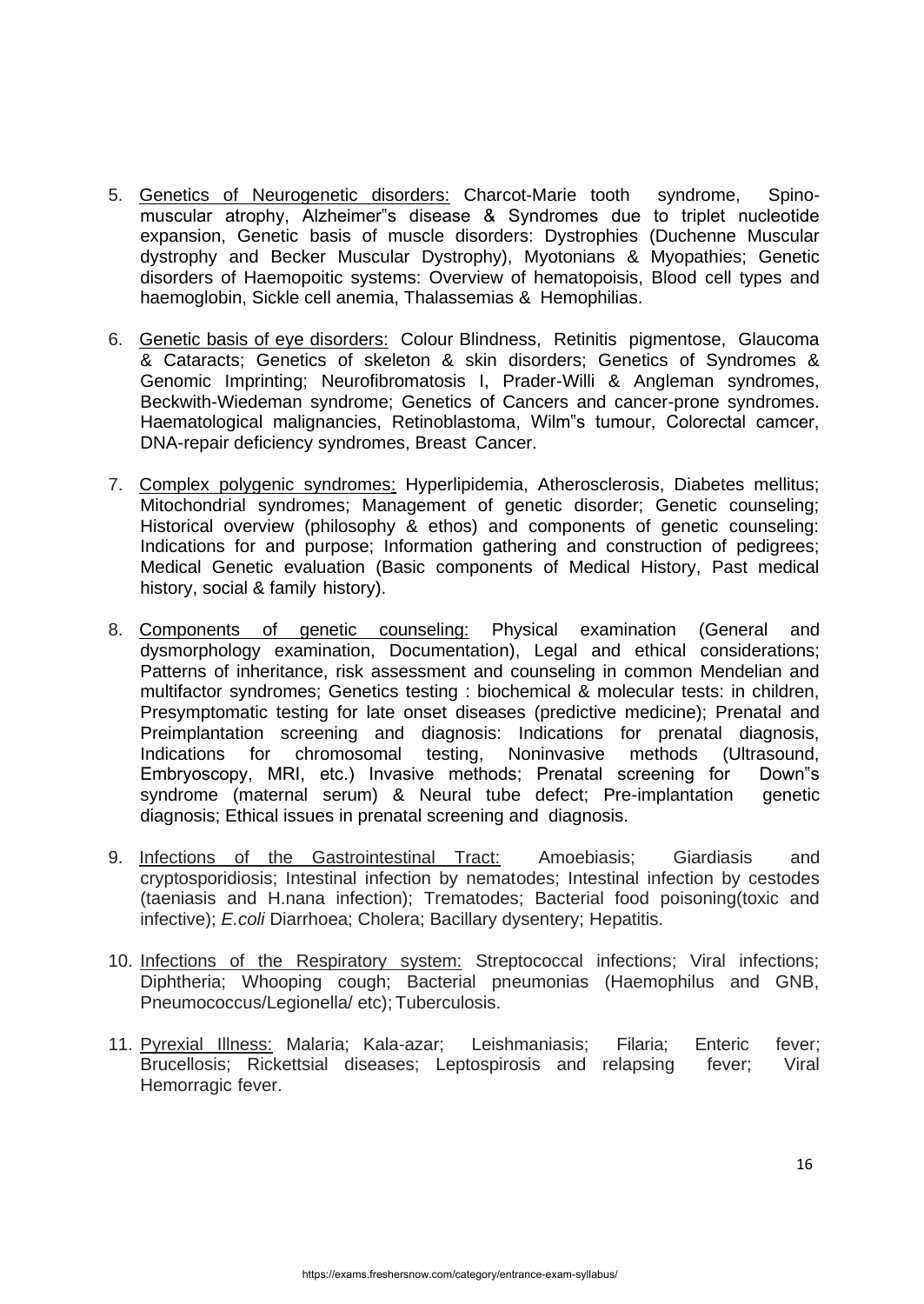- 12. Infections of the Nervous System: Viral encephalitis and Aseptic meningitis; Rabies; Cysticercosis and other CNS parasitic infections; Tetanus.
- 13. Sexually Transmitted Diseases and Congenital Infections: Herpes Simplex virus infections; HIV infection and AIDS; Chlamydial infection; Syphilis; Mycoplasma and Ureaplasma infection; Gonorrhea and other bacterial STD; Congenital viral infections; Toxoplasmosis.
- 14. Host pathogen interactions in disease process: Protective immune response in Bacterial, Viral and Parasitic diseases; Cancer; Inappropriate Immune response; Disease pathology and clinical spectrum; Clinical diagnosis of diseases; Molecular Genetics of the host and the pathogen.
- 15. DNA based diagnosis: Biochemical disorders; Immune, Genetic and Neurological disorders; Molecular techniques for analysis of these disorders; Assays for the Diagnosis of inherited diseases; DNA sequencing and diagnosis; PCR and Array based techniques in diagnosis; Single nucleotide polymorphism and disease association; Two dimensional gene scanning.
- 16. Antibody based diagnosis: Monoclonal antibodies as diagnostic reagents; Production of monoclonal antibodies with potential for diagnosis; Diagnosis of bacterial, viral and parasitic diseases by using; ELISA and Western blot.
- 17. Proteomics based diagnosis: Protein profiling for disease diagnosis ; 2D analysis of isolated proteins associated with disease by sequencing individual spots by Mass Spectrometry; Protein Micro array; Present methods for diagnosis of Specific diseases like Tuberculosis, Malaria and AIDS.
- 18. Gene therapy: Intracellular barriers to gene delivery; Overview of inherited and acquired diseases for gene therapy; Retro- and adeno- virus mediated gene transfer; Liposome and nanoparticles mediated gene delivery.
- 19. Cellular therapy: Stem cells: definition, properties and potency of stem cells; Sources: embryonic and adult stem cells; Concept of tissue engineering; Role of scaffolds; Role of growth factors; Role of adult and embryonic stem cells; Clinical applications; Ethical issues.
- 20. Recombinant therapy: Clinical applications of recombinant technology; Erythropoietin; Insulin analogs and its role in diabetes; Recombinant human growth hormone; Streptokinase and urokinase in thrombosis; Recombinant coagulation factors.
- 21. Immunotherapy: Monoclonal antibodies and their role in cancer; Role of recombinant interferons; Immunostimulants; Immunosupressors in organ transplants; Role of cytokine therapy in cancers; Vaccines: types, recombinant vaccines and clinical applications.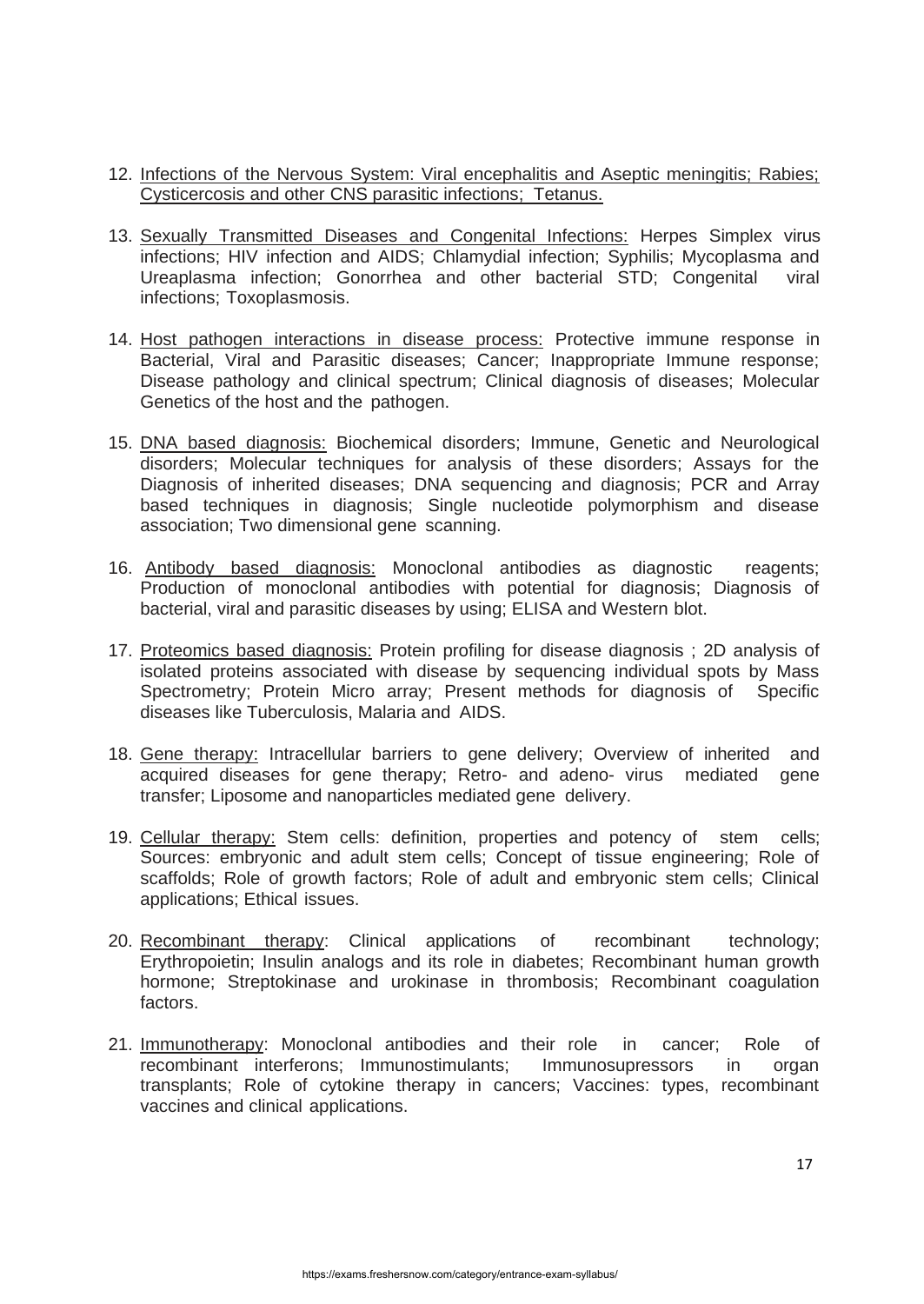- 22. Gene silencing technology: Antisense therapy; siRNA; Tissue and organ transplantation; Transgenics and their uses; Cloning; Ethical issues.
- 23. Human disease genes: DNA polymorphism including those involved in disease; Hemoglobin and anemia; Phenylketonuria (monogenic) and diabetes (multigenic) genetic disorders; "disease" gene vs. "susceptibility" gene; SNP detection: hybridization based assays (allele specific probes); Polymerization based assays (allele specific nucleotide incorporation, allele-specific PCR); Ligation based assays (allele specific oligonucleotide ligation); Polymorphism detection without sequence information: SSCP; Proteomics and drug discovery; High throughput screening for drug discovery; Identification of drug targets; Pharmacogenomics and pharamacogenetics and drug development; Toxicogenomics; Metagenomics.

### **Molecular and Human Genetics**

1. Cell Biology and Cytogenetics: Tissue culture techniques: Composition of media, cultures for prenatal, and postnatal cytogenetic diagnosis.Chromosomal analysis: Chromosome preparation and chromosome banding techniques, International system for human chromosome nomenclature. Mechanisms of numerical and structural chromosomal aberrations, chromosomal and non-chromosomal basis of sex determination.

2. Principles of Genetics: Mendelism and its extensions: Law of segregation, Law of independent assortment, Chromosomal basis of segregation and independent assortment, Linkage, Crossing over and recombination, Multiple allelism, Pleiotropy, Cytoplasmic inheritance. Pedigree analysis, patterns of transmission of characters.

Genetic mapping of Mendelian traits: Identifying recombinants and nonrecombinants in pedigrees, Genetic and physical map distances, Genetic markers, Two-point mapping-LOD score analysis, Multipoint mapping, Homozygosity mapping. Genetic mapping of complex traits: Difficulties in mapping complex traits, Allele sharing methods- Affected sib pair analysis, Allelic association, Linkage disequilibrium mapping. Physical mapping methods: Low resolution mapping- Cell hybrids, mini- and microcells, synteny of genes, Radiation hybrid mapping, Assembly of clone contigs, Identifying genes in cloned DNA, Integration of cytogenetic, genetic and physical maps.Chromosomal and molecular basis of carcinogenesis: Common chromosome abnormalities in cancer.

Cell transformation and tumourigenesis: Cell cycle check point and cancer, Oncogenes, Tumour suppressor genes, DNA repair genes and genetic instability, Epigenetic modifications, telomerase activity, centrosome malfunction, Genetic heterogeneity and clonal evolution. Familial cancers: Retinoblastoma, Wilms" tumour, Li-Fraumeni syndrome, colorectal cancer, breast cancer.Genetic predisposition to sporadic cancer.Tumour progression: angiogenesis and metastasis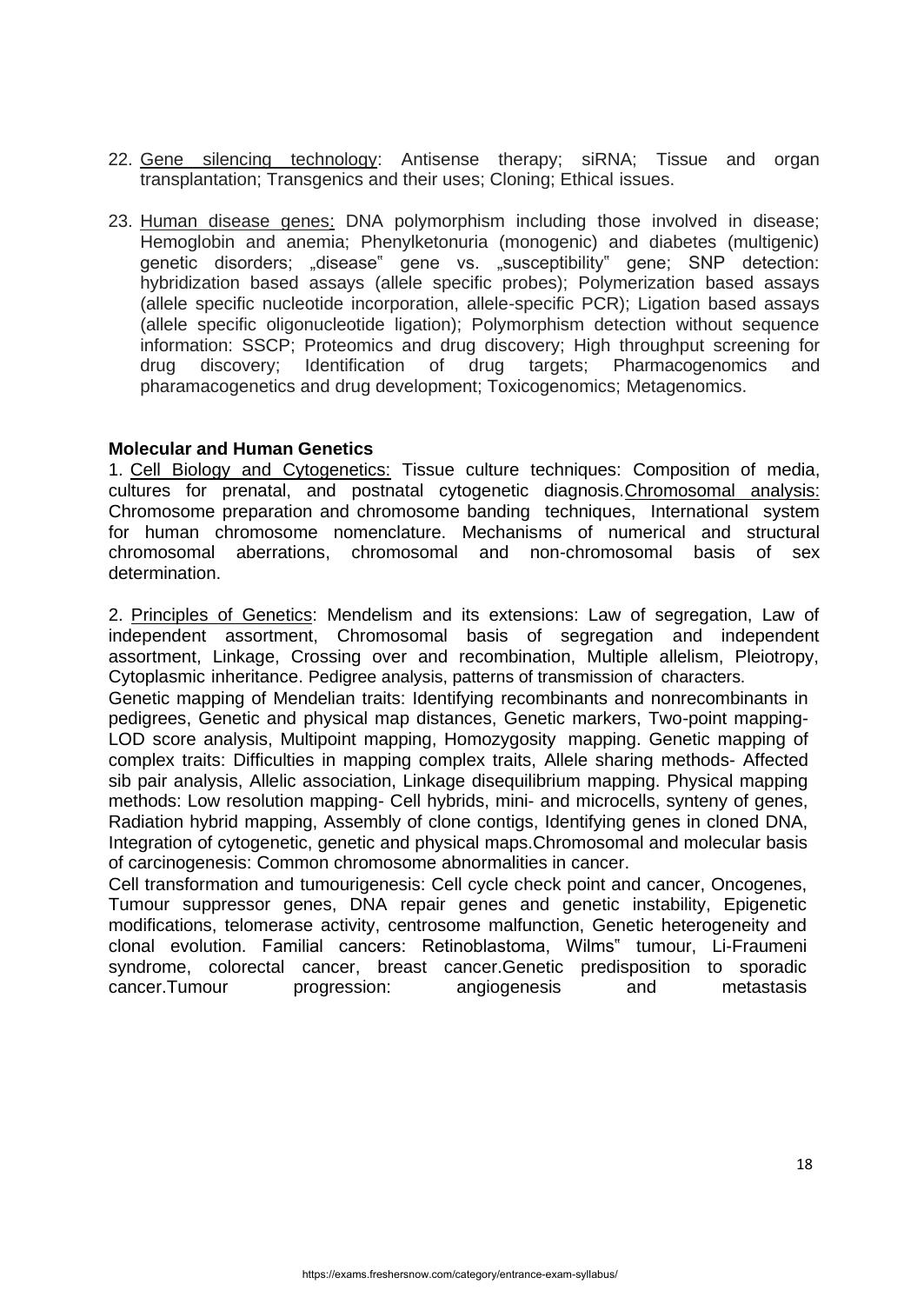Tumour specific markers.Cancer and environment: physical, chemical and biological carcinogens.Concept and theories of evolution: Microevolution in Mendelian population, Mendelian Population, Allele frequencies and genotype frequencies, Hardy-Weinberg equilibrium and conditions for its maintenance. Elemental forces of evolution: Mutation, Selection (Types of selection, selection coefficient, selection in natural populations), Genetic drift, Migration. Molecular population genetics: Molecular evolution (neutral theory, punctuated equilibrium), DNA-based phylogenetic trees, Human phylogeny (Hominid evolution: (Anatomical, Geographical, Cultural), Molecular phylogenetics of Homo sapiens, Peopling of continents (Europe, Africa, Asia)

#### 3. Common genetic disorders:

Chromosomal and molecular basis, minimal critical chromosomal regions and genes, and clinical features of the following syndromes: Down syndrome, Edward syndrome, Klinefelter syndrome, Turner syndrome, Patau syndrome, Phenylketonuria, Alzheimer"s disease, Duchanne muscular disorder, Sickle cell anemia, Diabetes mellitus.

#### 4. Human Genome:

The Genome project: History, organization and goals of human genome project, Mapping strategies, current status of various maps, DNA segment nomenclature, Human genome diversity, human genome databases.

Organization of human genome: Mitochondrial genome, Gross base composition of nuclear genome, Gene density. CpG islands, RNA-encoding genes, Functionally identical/similar genes, Diversity in size and organization of genes, Annotation Gene families: Multigene families – Classical gene families, families with large

conserved domains, families with small conserved domains, Gene superfamilies, Gene families in clusters, Pseudogenes, Repetitive DNA and transposable elements, Origin of gene families

Functional genomics: Transcriptome and its analysis, Proteome and Proteomics, Gene silencing

Implications of human genome on research and society.

### **Neuroscience**

- **1.** Neurons: Ultrastructure, myelination and synapses.
- **2.** Glial cells: Structure and function of glial cells: astrocytes type I & II astrocytes, fibrous and protoplasmic astrocytes, Importance of astrocytes in glutamate metabolism and blood brain barrier, Functions of other glial cells: oligodendrocyte and microglial cells, Microglial phenotypes, Overview of glial and neuronal relationship in the CNS, Glial –neuronal interplay in the CNS.
- **3.** Neurophysiology and Behavior: Tools in electrophysiological studies of the brain in animals; animal activity monitoring; Different types of mazes and their application in studies on behavior, learning and memory and cognitive aspects of animals;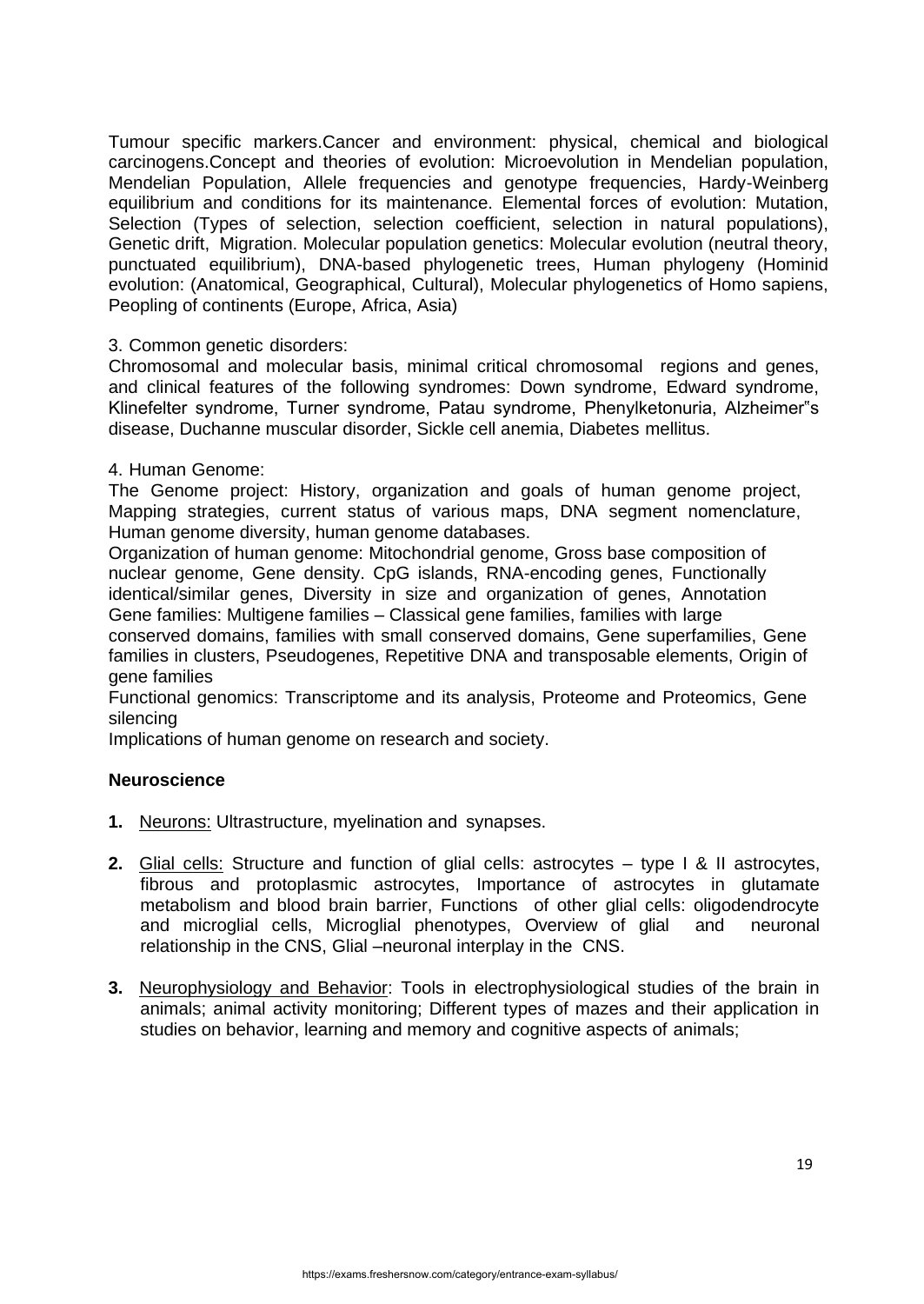Rotarod; grip strength meter; Pain sensitivity testing with the help of tail-flick instrument and paw test.

- **4.** Major events in early embryonic development: Embryonic origin of nervous system, early neural morphogenesis in vertebrates and invertebrates, Neural Induction: Molecular nature of the Neural inducer, Conservation of neural induction; Dorsal neural tube and neural crest; Neural crest cells and its derivatives.
- **5.** Patterning, polarity and regionalization of the nervous system; Fate mapping of cell determination, differentiation of nerve cells and cell lineage, acquisition of neurotransmitter property and electrical excitability.
- **6.** Birth and migration of neurons, Control of neuronal and glial cell population; Histogenesis of cerebral cortex and cerebellar cortex. Adult neurogenesis.
- **7.** Neuronal death during development: Target dependent and innervation dependent neuronal death.
- **8.** Neurotrophic factors: Nerve growth factor (NGF). Axon growth, path finding and nerve patterns: Growth Cone, Axonal navigation and axon elongation, Synapse formation and elimination: Selective synaptic connections: Skeletal muscle, autonomic ganglia, spinal cord and CNS. Denervation and regeneration of synaptic connections.
- **9.** Electrical properties of excitable membranes: Basic electricity and electric circuits, neurons as conductors of electricity, equivalent circuit representation; Electrical properties of excitable membranes: Membrane conductance, linear and nonlinear membrane, ionic conductance, current-voltage relations. Ion movement in excitable cells: Physical laws, Nernst-Planck Equation, active transport of ions, movement of ions across biological membranes; Membrane potential and role of sodium and potassium pumps, Action potential, non-gated ion channels and generation of action potential.
- **10.** Electrical properties of neurons, quantitative models of simulations, Hodgkin & Huxley's analysis of squid giant axon: Voltage-clamp experiments; Voltage gated channels;Biophysical, biochemical and molecular properties of voltage gated channels. Synaptic transmission at nerve-muscle synapses. Synaptic transmission at central synapses; Ligand gated channels; Second messengers and synaptic transmission.
- **11.** Synaptic transmission and cellular signaling: Synthesis, action and distribution of acetylcholine, catecholamine, dopamine, serotonin, and neuropeptide neurotransmitters.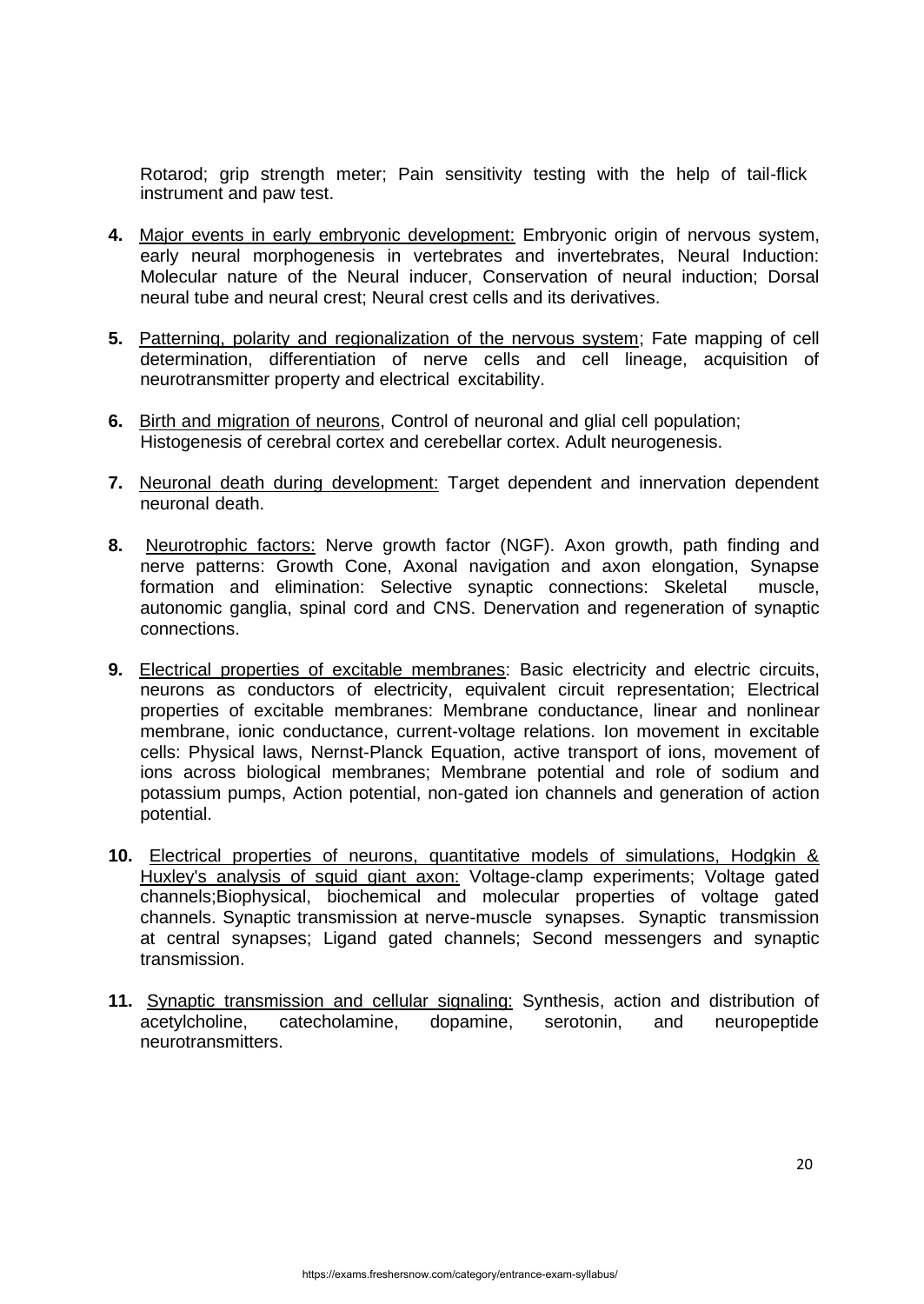- **12.** Sensation and perception: Receptors, Structure, function & connections of sensory cortex; Sensory Transduction: Phototransduction, olfactory transduction, taste, mechanoreception; Somatic sensation: Peripheral and central mechanisms Touch: somatic sensory system, mechanoreceptors and other receptors, representation of body surfaces in the brain. Pain: Nociceptors, control of pain, opioid peptides and pain. Taste: Taste receptors and taste buds, Innervation by cranial nerves, Modulation of taste activity in the Medulla. Olfaction: Odor stimuli, Information processing in the dendrodendritic synapses in Accessory Olfactory Bulb.
- **13.** Fundamentals of Motor Systems: Spinal cord as central pattern generator; Posture and voluntary movement, Basal nuclei and cerebellum; Focusing and coordinating movement. Muscle, Motor neurons and Motor neuron pools: Motor neuron pools, Muscle afferents. Spinal Motor control, Reflexes and locomotion: Basic Principles, Reflexes, Interneurons associated with movements, Locomotion Supraspinal Descending Control: Postural reflexes of the head and the body, vestibular damage & disorders of the postural control. Voluntary Descending Control: Control of voluntary movements by the motor cortex. Eye Movements: Gazestabilization mechanisms, Gaze-shifting Mechanisms.
- **14.** Chemical Control of Brain and Behavior: Role of hypothalamus, pituitary hormones and ANS
- **15.** Neural Control of the Breathing: Breathing & gas exchange, CNS & Breathing, Respiratory Rhythm Generation, Sensory Inputs and Altered Breathing, Modulation of Respiratory Motor Out-put, Suprapontine Structures and Breathing, Respiratory neurons and their discharge pattern.
- **16.** Neural Control of Heart, Cardiovascular Homeostasis: The Nervous System and the Long-term control of the Cardiovascular System.
- **17.** Sleep and Dreaming: The two states of sleep- slow wave and rapid eye movement. Circadian Timing: Pineal and Circadian Rhythms, The Suprachiasmatic Nucleus, Light as the Dominant Stimulus. Sex and behavior: Neuronal basis of sexual behaviour, Sex Hormones and Brain.
- **18.** Cognitive development and aging; Neuronal basis of object recognition; Spatial cognition; Neural system of spatial cognition: Parietal cortex, Frontal cortex, Hippocampus and adjacent cortex. Learning and Memory: Basic Systems; Longterm potentiation, Classical conditioning in vertebrates, Mechanism of memory storage. Major memory systems in mammalian brain; Executive brain functions; Consciousness.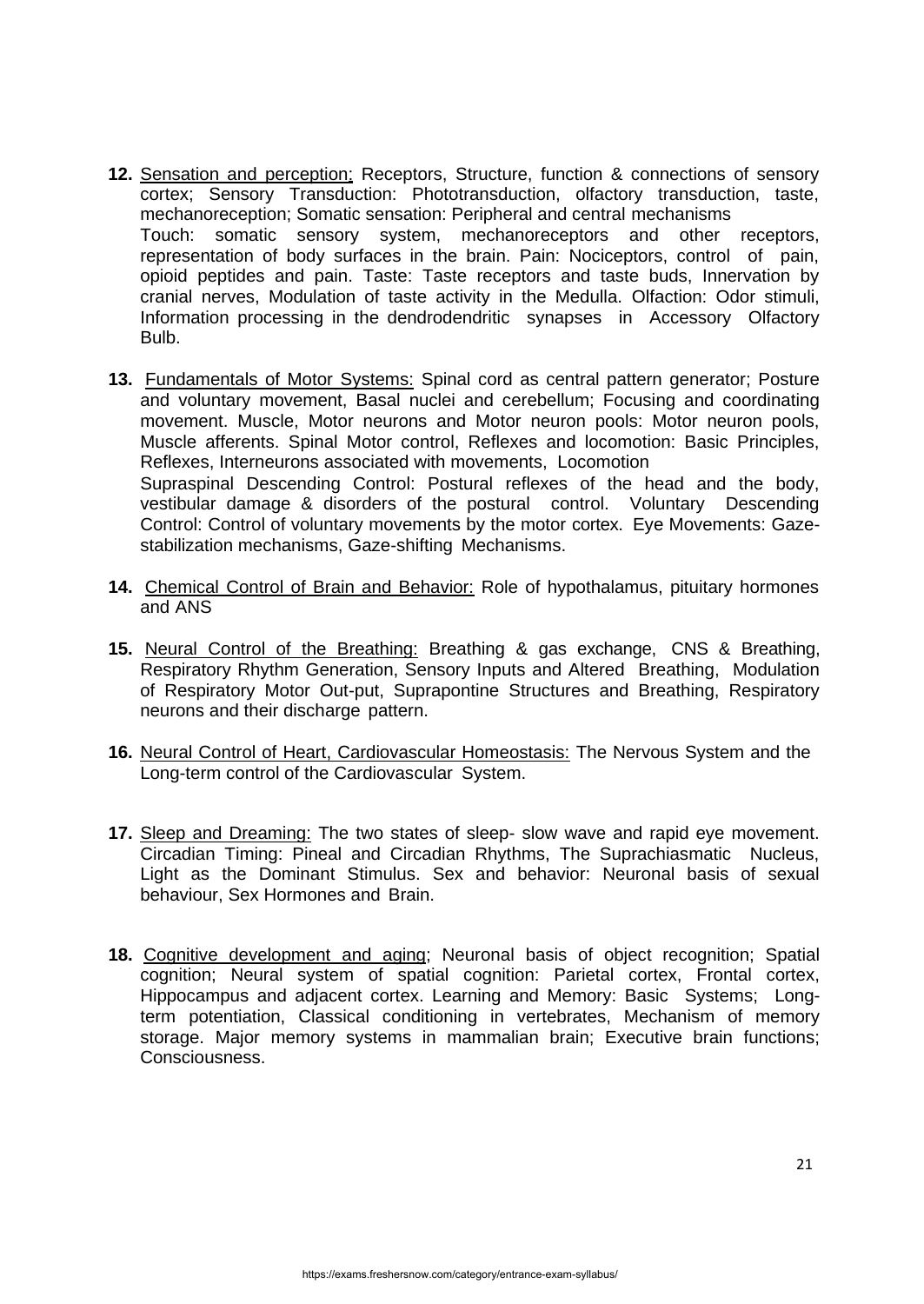**19.** Clinical neurochemistry and neuropathology: Molecular, genetic aspects and diagnostic characteristics; Neurochemical and molecular mechanisms of peripheral Neuropathy; Multiple sclerosis and other demyelinated disorders; Duchenne Muscular dystrophy, Wernicke-Korsakoft syndrome; Pellagra; Metabolic Encephalopathies and Coma, Ischemia and hypoxia; Epileptic seizures; Genetics and diagnosis of Huntington disease and other triplet repeat disorders; Alzheimer"s disease, Parkinson"s disease, Motor Neuron Diseases; Prion"s Disease; Biochemical aspects of the psychotic disorders; Biochemical basis of mental illness: Anxiety disorders; Mood disorders; Attention disorders; Schizophrenia

### **Pharmaceutical Biotechnology**

- 1. Drug metabolism: Biotransformation of drugs; microsomal and nonmicrosomal mechanisms; Enzymes in transformation; factors inhibiting and inducing enzymes; factors affecting drug metabolism; drug metabolism in fetus and new born; models of drug metabolism; dose-effect relationship. Adverse drug reaction and drug interactions, toxic reactions, allergic reactions, idiosyncracy; acute poisoning and its treatment; extraction of drug from plasma, tissues including biliary and fecal excretion.
- 2. Pharmacological screening and assays: Principles of screening-correlation between various animal models and human situation, animal ethics; Screening models for therapeutic areas like hypertension, cerebral ischemia, pain, epilepsy, depression, Parkinson"s disease, Alzheimer"s disease, diabetes etc.; Correlation between in vitro and in vivo screens, cell-based, biochemical, radiological based assays, high through put screening, pharmacokinetic analysis, reference drugs and interpretation of results. Animal handling-mice-guinea pig etc., route of administration of drugsintravenous-intramuscular-intraperitoneal-intradermal etc., Dose-response relationship of drugs, determination of analgesic activity of a compound-estimation of protein and hematological parameters.
- 3. Enzymes and microbial technology: Enzymes in organic solvents and ionic liquids, biocatalysts, enzyme engineering, random and rational approach to protein engineering, Biocatalysis with different enzymes: lipase, amidase, aminopeptidase, acylase, hydantoinase, lyases, oxidoreductase, nitrilase, epoxide hydrolase, hydoxylase, aldolases, decarboxylases; techniques of immobilization of enzymes and whole cells-design, operation and kinetics of immobilized enzyme reactors-Diffusional resistance and Thiele"s modules- multi step immobilized enzyme systems. Microorganisms in degradation of xenobiotics and removal of heavy metals; stereo selective production of drug intermediates, biocatalyst for synthesis of some chiral pharmaceutical intermediates such as synthesis of ACE inhibitors, synthesis of anti-cholesterol drugs by biocatalytic routes, calcium channel blocking